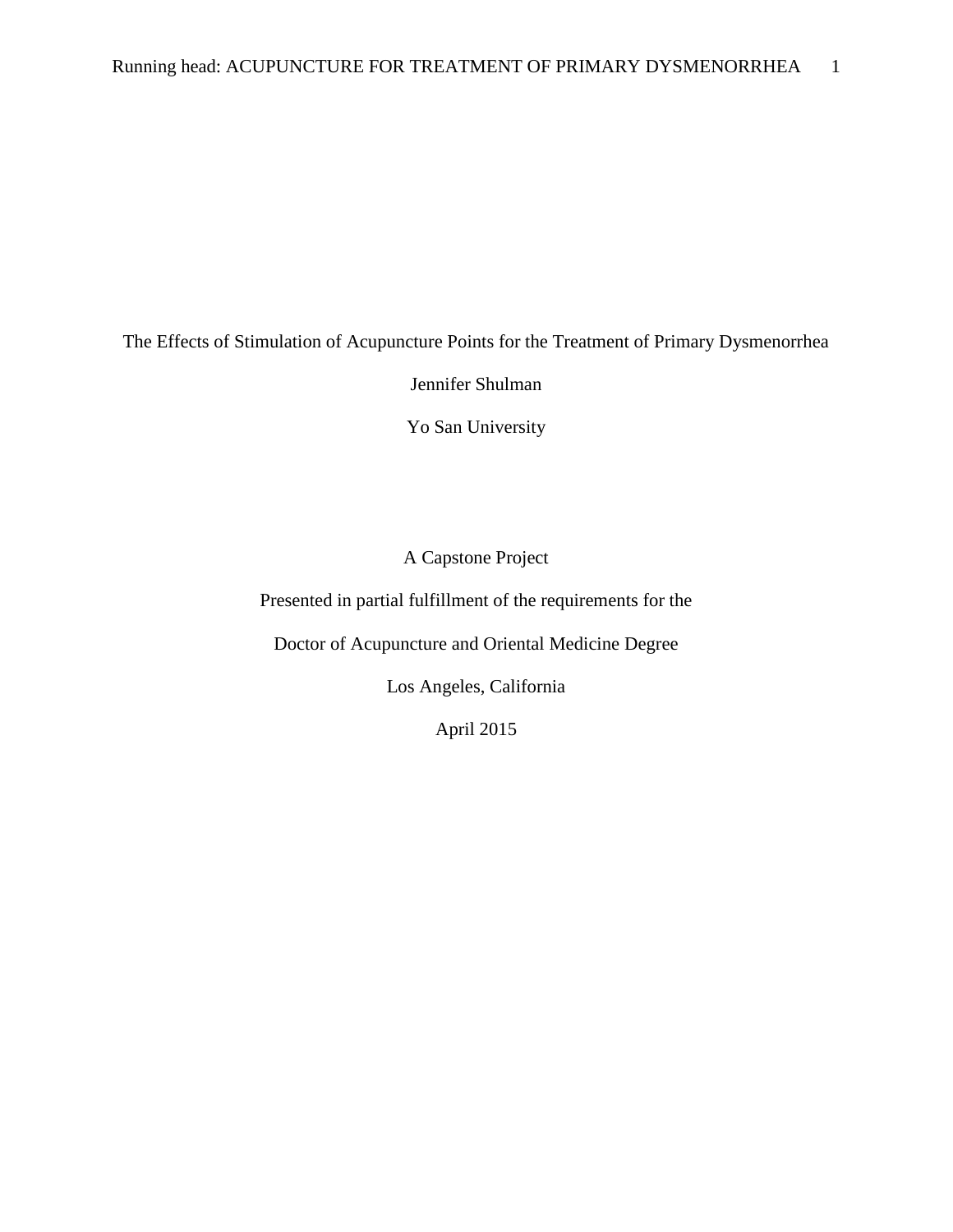# Author Note

The author would like to express her gratitude to the following people, without whose guidance and support this capstone would not have been possible: Dr. Marc Kalan, Dr.Andrea Murchison, Julie Hong, Dr.Qian, Dr. Margaret Shulman, Barry Shulman, Gabrielle Shulman, Daisy Shulman, Adam Bloom, Rosie Bloom, Ezra T. Bloom, Jay Bulloch, Jeremy Adler, and Susan Smith. Thank you for putting up with me!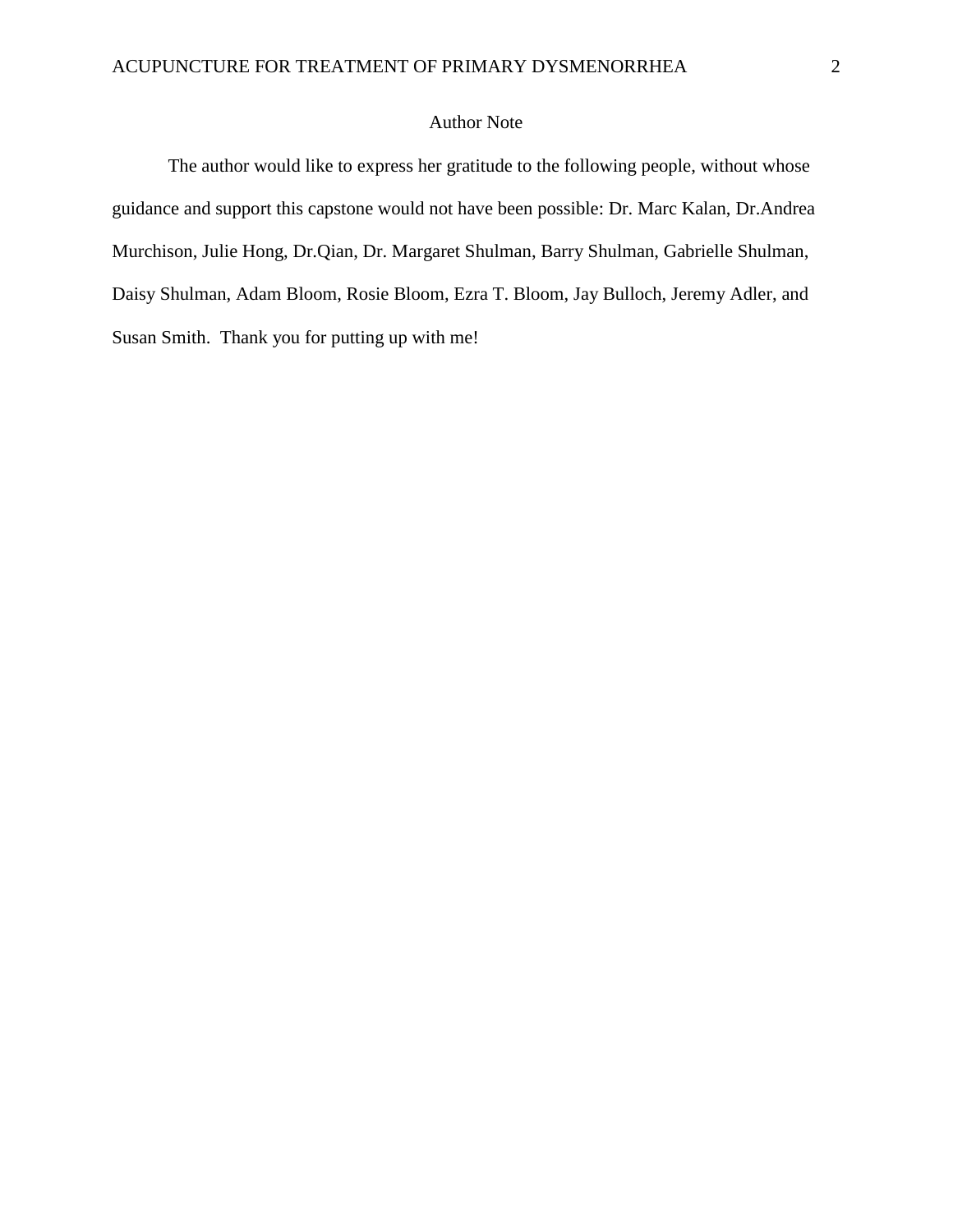**Approvals Signatures Page**

This Capstone Project has been reviewed and approved by:

2/18/15

Marc Kalan, MD, Capstone Project Advisor Date

Danskay hi

Daoshing Ni, L.Ac., Specialty Chair Date

Rudica M media

2/18/15

Andrea Murchison, DAOM, L.Ac., Dean, Doctoral Program Date

2/18/15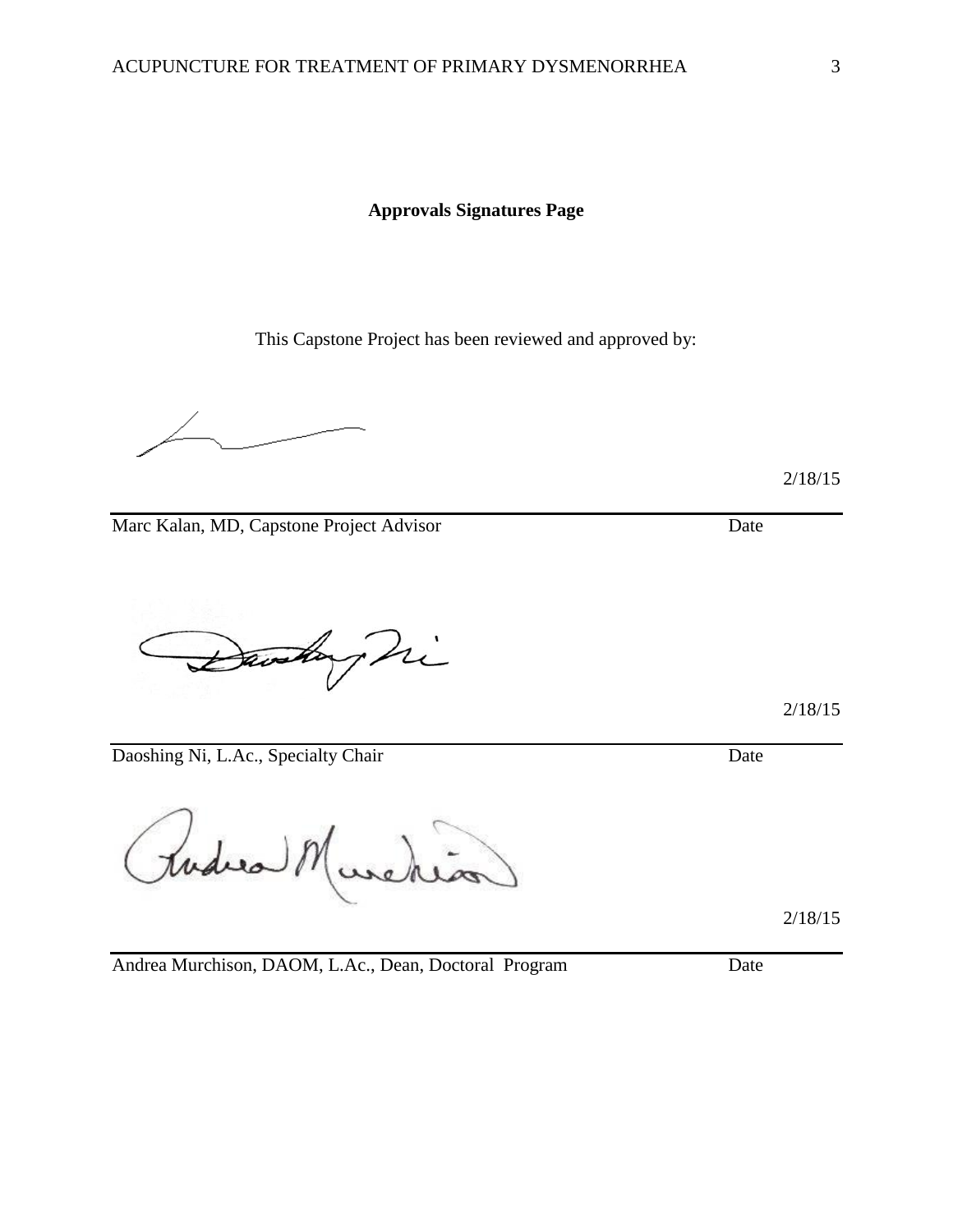#### Abstract

Dysmenorrhea, cramping pain that occurs with menstruation, affects more than half of all women of reproductive age. Up to 51% of women have been absent from school or work due to dysmenorrhea, and 5-14% of women frequently miss work due to dysmenorrhea. Experts recognize two types of dysmenorrhea. Primary dysmenorrhea, the most common type, is pelvic or lower abdominal pain without a specific pelvic pathology. Primary dysmenorrhea usually begins during adolescence. Secondary dysmenorrhea is menstrual pain related to pelvic pathology or uterine abnormality such as fibroids or endometriosis. The objectives of this research project were to determine if acupuncture is effective in the treatment of primary dysmenorrhea, identify which acupuncture points have been shown to be most effective in treating primary dysmenorrhea, and find at what point during a woman's cycle treatment should begin. To this end, the researcher conducted a qualitative systematic literature synthesis of studies that used acupuncture in the treatment of primary dysmenorrhea. Studies included women of reproductive age with primary dysmenorrhea who either received acupuncture or performed self-acupressure on acupuncture points on the main body. Results demonstrated that acupuncture is an effective treatment for pain associated with primary dysmenorrhea. It was unclear whether acupuncture before or during menstrual flow is more effective at resolving symptoms. The issue of treatment timing is an essential matter for future investigation.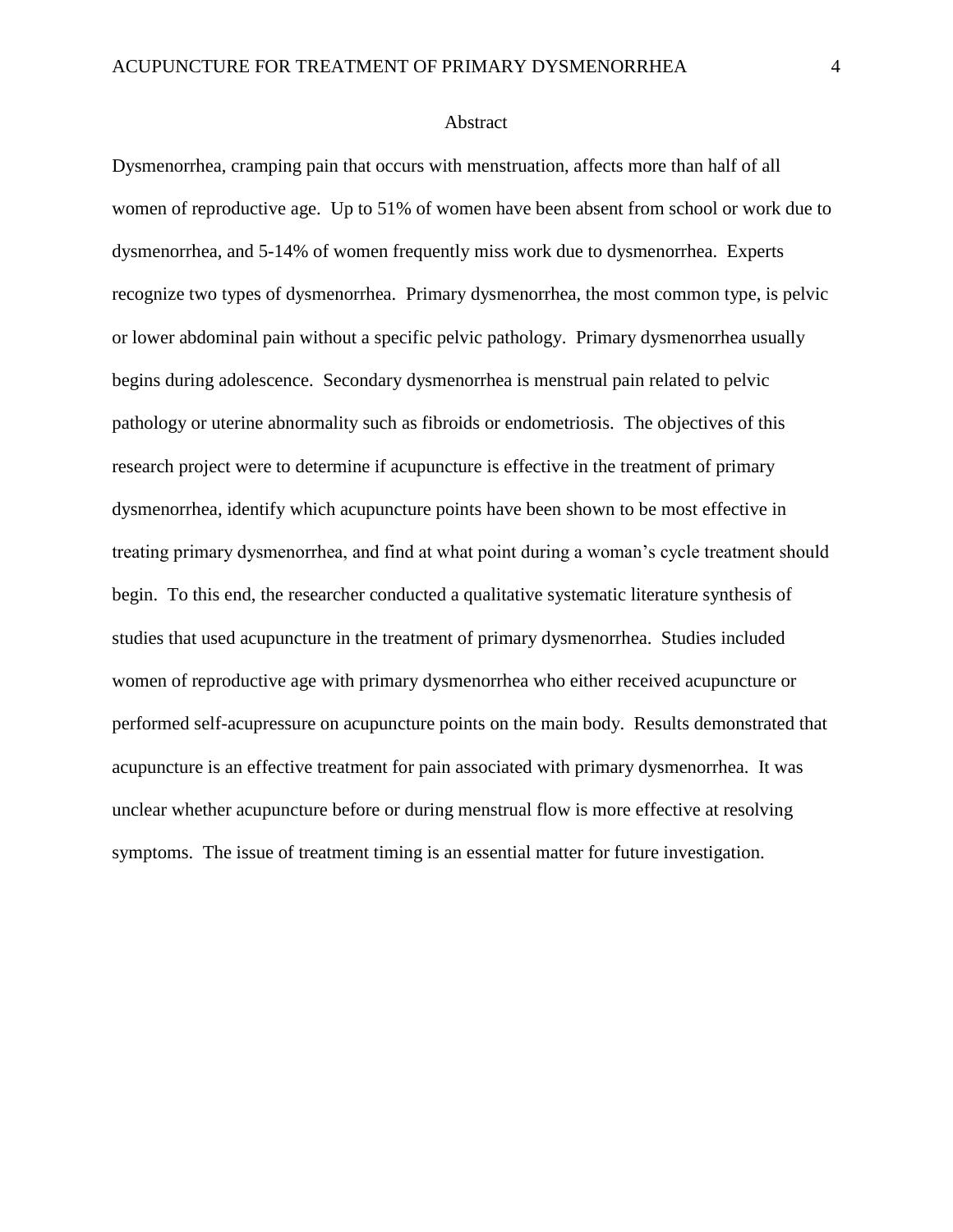# **Contents**

| Acupuncture Points Used on the First Day of Menstrual Flow17 |  |
|--------------------------------------------------------------|--|
|                                                              |  |
|                                                              |  |
|                                                              |  |
|                                                              |  |
|                                                              |  |
|                                                              |  |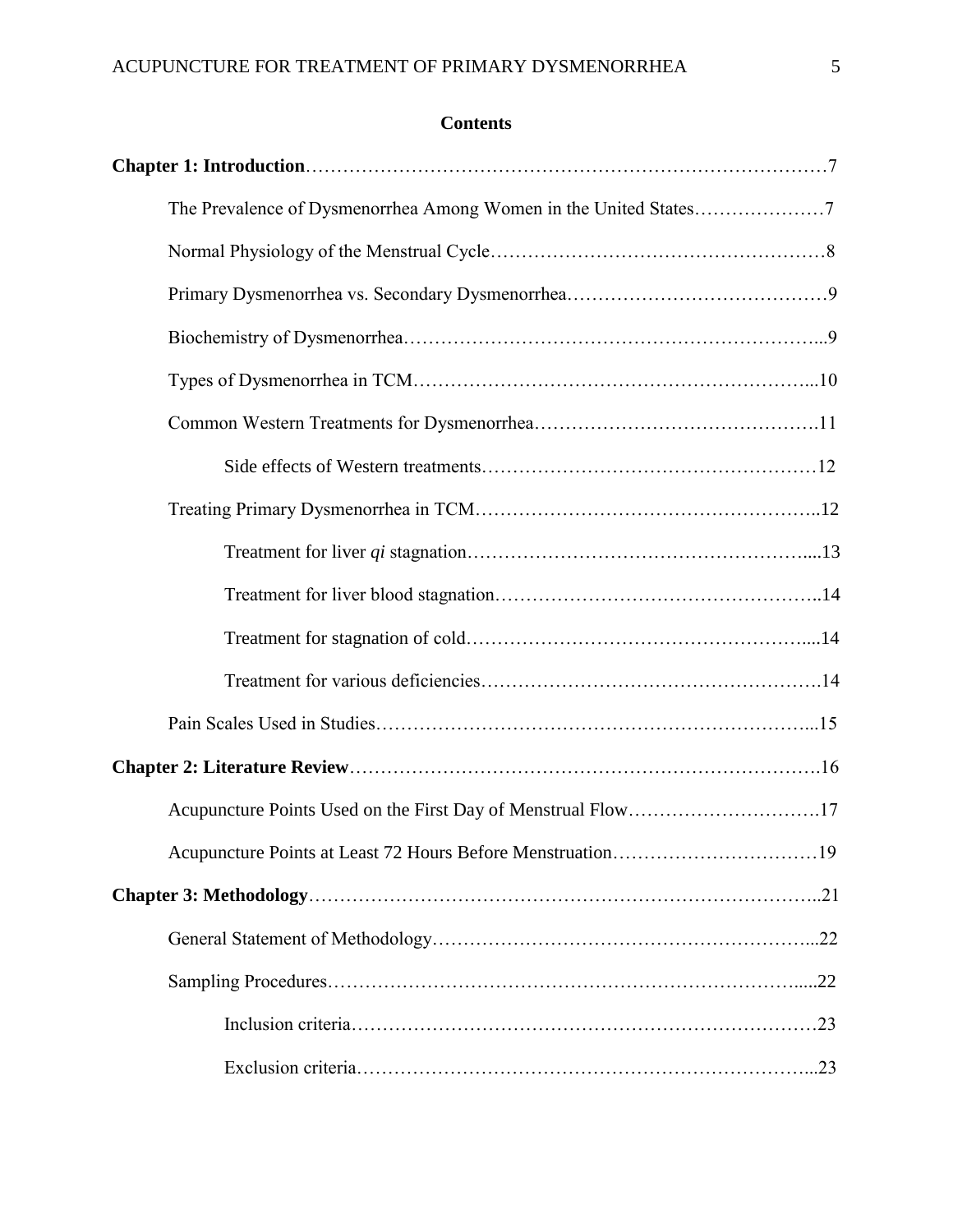| Studies on Acupuncture and Acupressure on First Day of Menstrual Flow24         |  |
|---------------------------------------------------------------------------------|--|
| Studies on Acupuncture and Acupressure in the Days Leading Up to Menstruation25 |  |
|                                                                                 |  |
|                                                                                 |  |
|                                                                                 |  |
|                                                                                 |  |
|                                                                                 |  |
|                                                                                 |  |
|                                                                                 |  |
|                                                                                 |  |

# **Tables and Figures**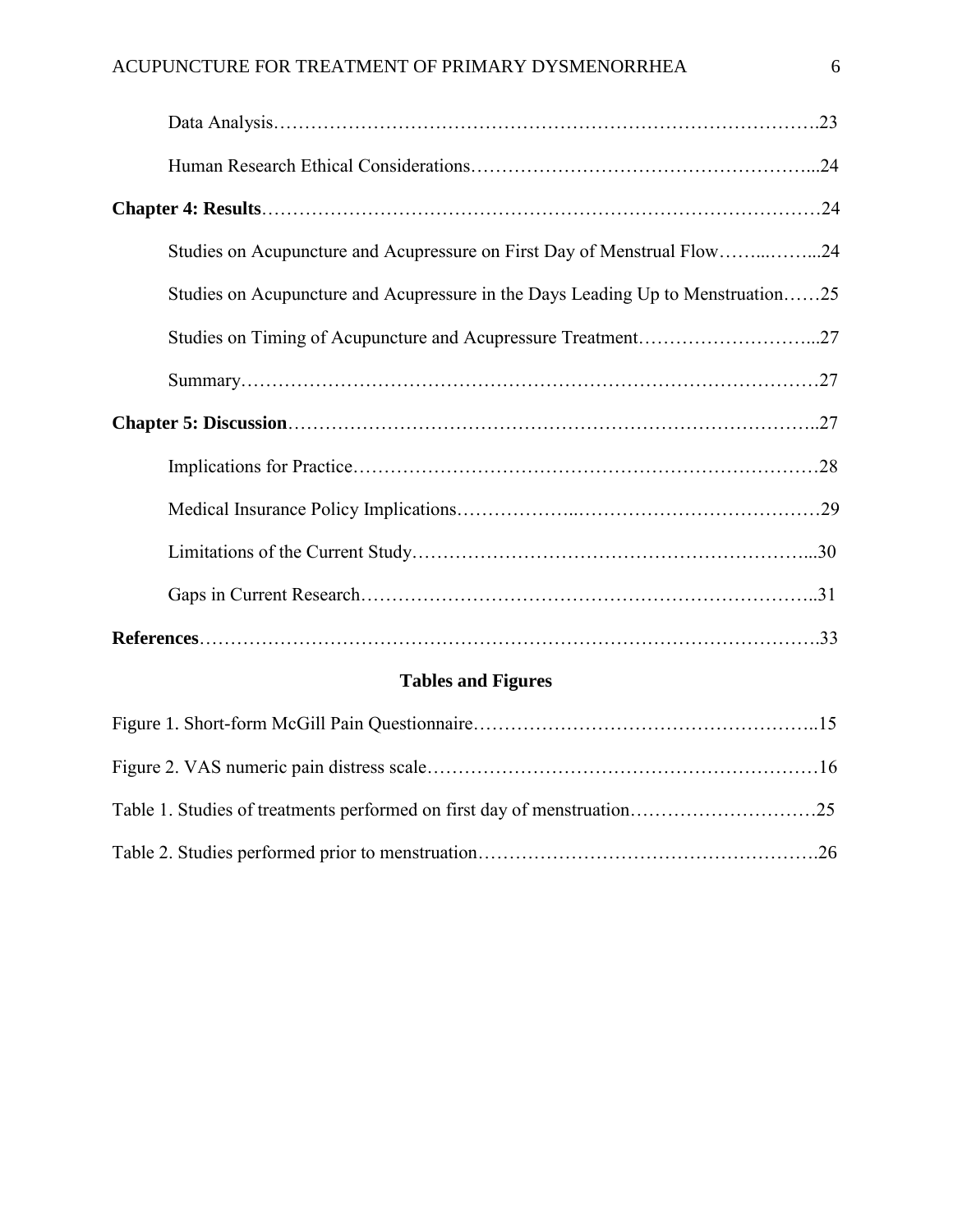#### **Chapter 1: Introduction**

Dysmenorrhea is cramping pain that accompanies menstruation. According to the American College of Obstetricians and Gynecologists (2012), dysmenorrhea affects more than half of all women of reproductive age. The Guttmacher Institute (2014) reported that there were 62 million women of reproductive age in the United States, which means that in a given month, approximately 31 million American women experience dysmenorrhea.

It is estimated that for 20 percent of teenage women, the pain may be severe enough to affect their daily activities for one to three days of their menstrual cycle (Latthe, Champaneria,  $\&$ Khan, 2011, p. 1). Previous studies have found rates of absenteeism from school due to dysmenorrhea of up to 46 percent among teenagers. Up to 51 percent of women have been absent from school or work due to dysmenorrhea at least once in their reproductive-age lives (Weissman, Hartz, Hansen, & Johnson, 2004, p. 345), and "10% to 15% of…adolescents complain of such severe pain that they are forced to take off time from school or work" (Yu, 2014).

An April 2013 paper from Columbia University entitled "Do Menstrual Problems Explain Gender Gaps in Absenteeism and Earnings?" analyzed evidence from the National Health Interview Survey on women between the ages of 18-55 regarding illness-related absenteeism from work. The authors found that women with menstrual problems have 2.2 more illness-related work day absences per year and earn 8% less income than women without menstrual problems. Afflicted women tend to be white or non-Hispanic and typically also suffer from premenstrual syndrome/premenstrual dysphoric disorder (PMS/PMDD), anxiety, and other health issues (Hermann & Rockoff, 2013). The April 2013 study also found that gynecologyrelated absences may account for up to 50% of a woman's yearly sick days, time that could have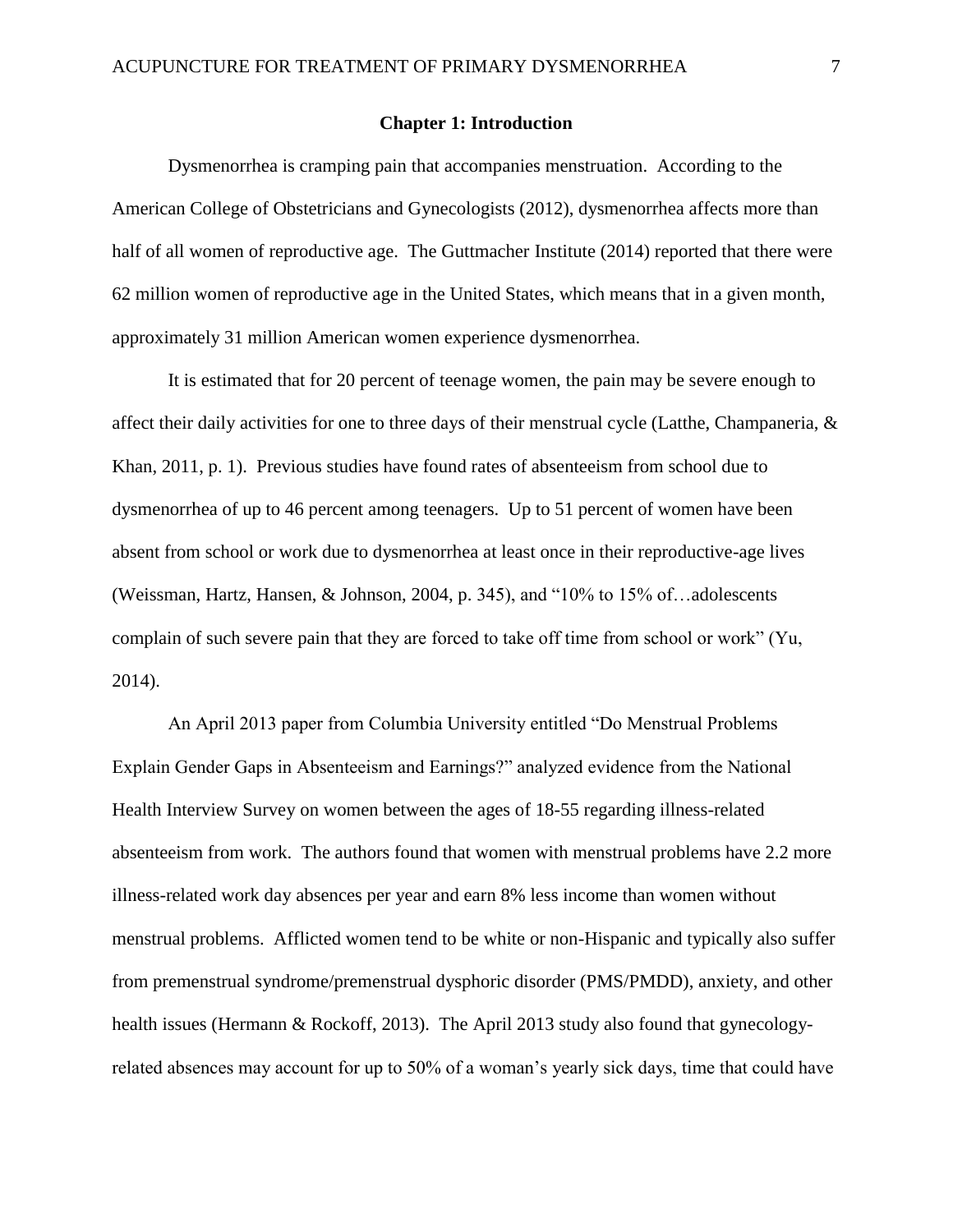been spent at leisure or on increased productivity at work (Hermann & Rockoff, 2013). Dysmenorrhea clearly impacts a majority of the female population in the United States. Fortunately for this subgroup, the US has a constantly evolving medical field. Due to the growing acceptance of Traditional Chinese Medicine in Western societies, many women who suffer from dysmenorrhea have turned to acupuncture for relief from their symptoms. Amongst TCM practitioners, there is a wide range of techniques and approaches, each with its own merits.

The objective of this research project is to identify from the available research which acupuncture points are most effective in treating primary dysmenorrhea. In addition, I sought to determine at what point during the menstrual cycle acupuncture treatment for primary dysmenorrhea should begin.It is hypothesized that women who receive stimulation of classically used acupuncture points for primary dysmenorrhea will have a better result if they receive acupuncture or acupressure at least 72 hours before their menstrual flow begins.

#### **Normal Physiology of the Menstrual Cycle**

Humans are one of the few mammals that menstruate. Only our distant cousins, orangutans, have similar menstrual behavior to humans, with an average menstrual cycle of 28 days (Knott, 1999, pp. 50-57). Currently, there is no widely accepted evolutionary explanation for why women menstruate every month. The menstrual cycle involves interaction between the brain, ovaries and uterus, and is divided into four phases; the proliferative and secretory phases refer to stages of endometrial growth within the uterus, and the follicular and luteal phases refer to development of the follicle within the ovary.

The beginning of bleeding is considered the first day of the menstrual cycle. At this time, the brain releases hormones that stimulate a follicle to grow in the ovary. The growing follicle produces estrogen, which in turn stimulates proliferation of the lining of the uterus. This phase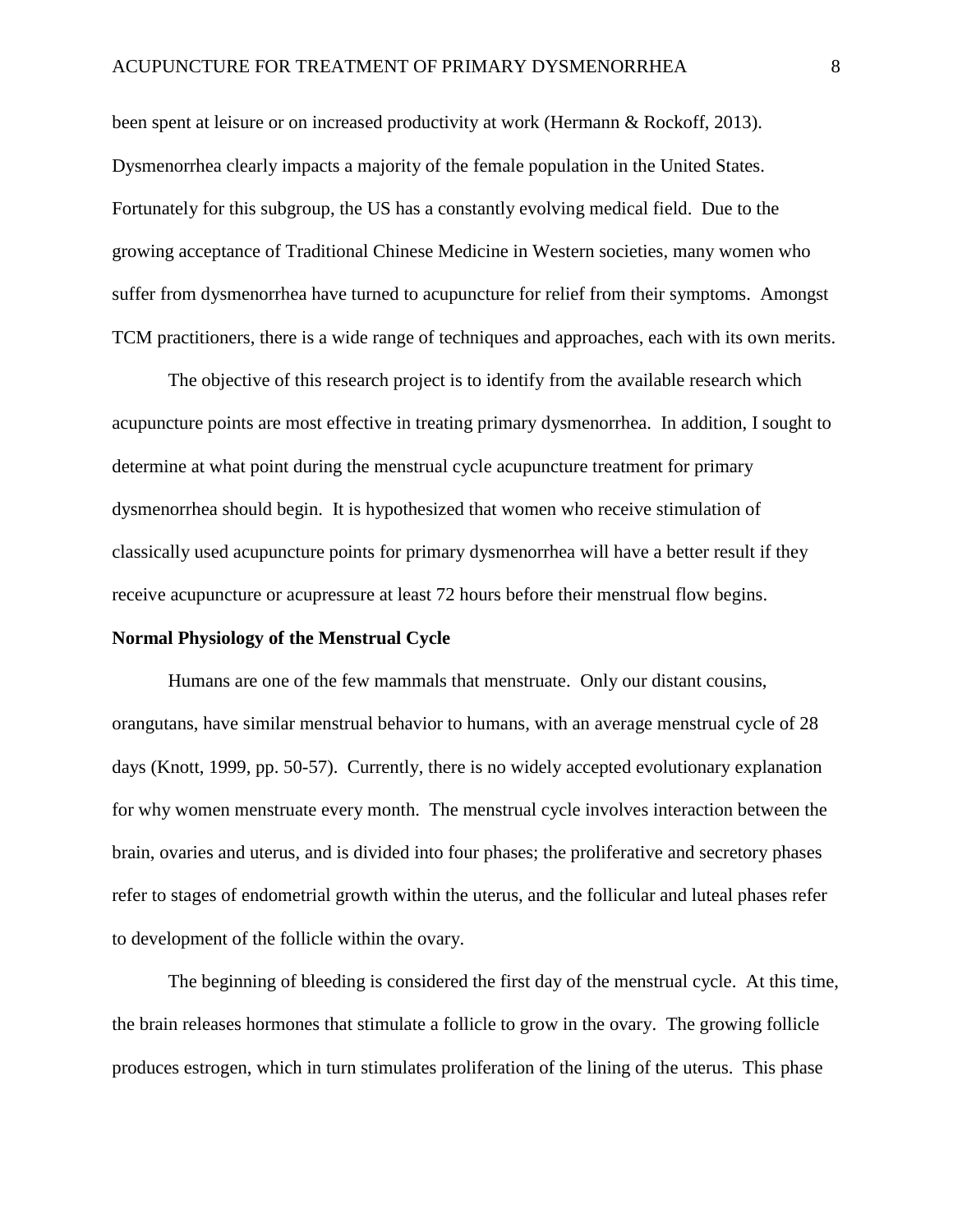of endometrial growth (which occurs simultaneously with follicular growth) is called the proliferative phase. The phase of follicular growth is called the follicular phase. The end of these earlier phases is designated as when the growing follicle gets large enough and then releases its egg; this is called ovulation.

At the time of ovulation, the ovarian follicle changes from primarily producing estrogen to primarily producing progesterone.

At this point, the ruptured follicle is now called the corpus luteum and the phase is called the luteal phase. At the same time, the progesterone causes the endometrial lining to change from a proliferative phase to a secretory phase. If pregnancy does not occur, the corpus luteum stops producing progesterone and the secretory endometrium sloughs off of the uterine wall in a process we call menstruation. The first day of bleeding is the beginning of the next cycle.

#### **Primary Dysmenorrhea vs. Secondary Dysmenorrhea**

There are two types of dysmenorrhea: primary and secondary. Primary dysmenorrhea, the most common type of dysmenorrhea, is pelvic pain or lower abdominal pain without a specified pelvic pathology. It usually begins during adolescence (Fritz & Speroff, 2011, p. 579). Measurements of the prevalence of primary dysmenorrhea range from 20 to 90 percent of teenagers, depending on where the population of young women was sampled (French, 2005, p. 285). Primary dysmenorrhea is usually more prevalent among young women than older women. Secondary dysmenorrhea is menstrual pain that is due to a pelvic pathology or uterine abnormality such as fibroids or endometriosis (Fritz & Speroff, 2011, p. 579).

#### **Biochemistry of Dysmenorrhea**

Dysmenorrhea is typically caused by the production of a type of prostanoid (a fatty acid derived from arachidonic acid) called prostaglandins. Prostaglandins are chemical messengers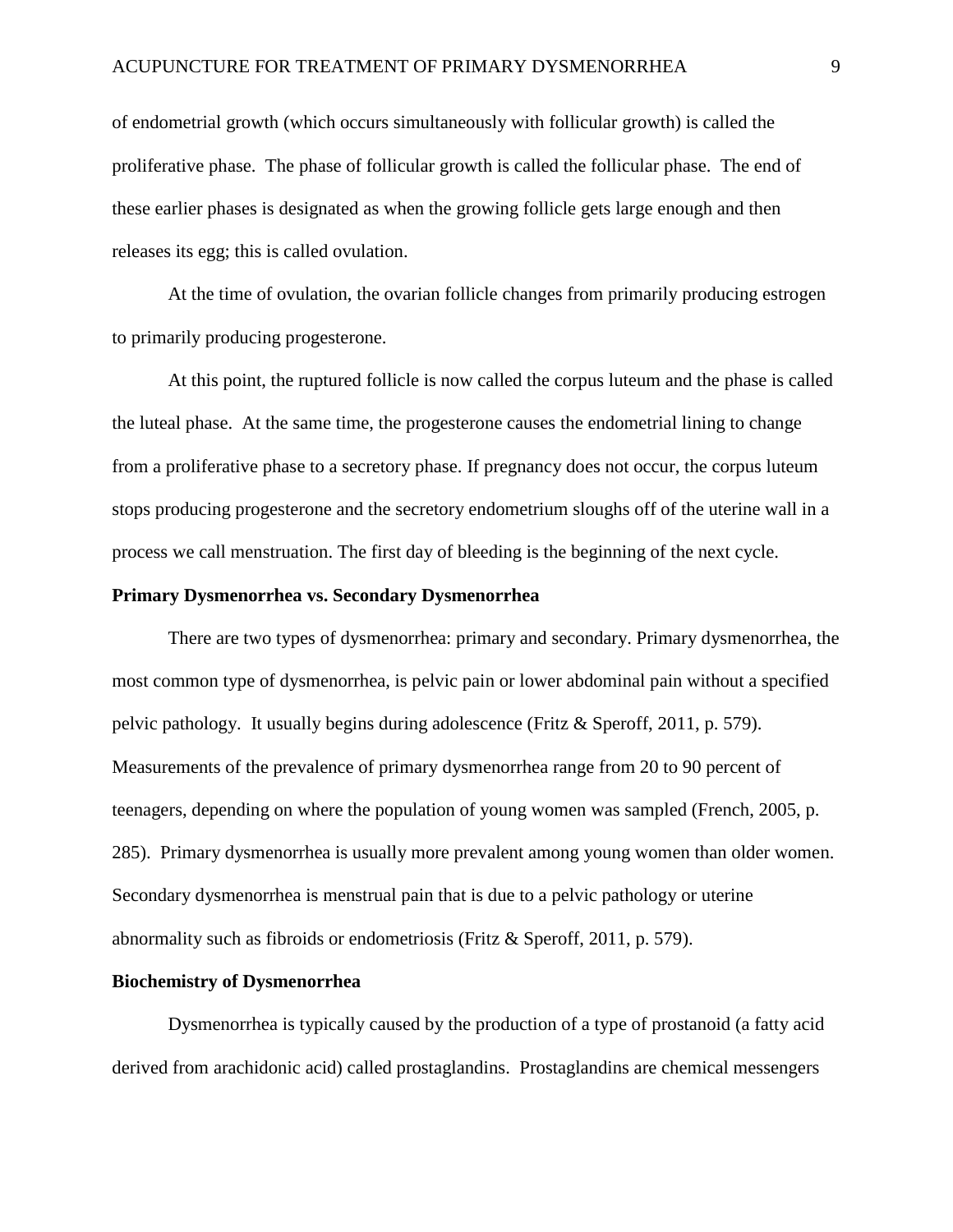made by cells throughout the body, including in the inner lining of the uterus. The prostaglandins created in the uterus cause the uterine muscles to contract, which helps shed the uterine lining that has built up during the menstrual cycle (Harada, 2013). Excessive prostaglandin production may result in dysmenorrhea. The pain associated with primary dysmenorrhea usually occurs just before the onset of menstruation, as the levels of prostaglandins increase within the lining of the uterus. Prostaglandin levels are usually at their highest on day one of the cycle and typically taper off as the lining is shed (American College of Obstetricians and Gynecologists, 2012). In addition, prostaglandins can also cause headaches, nausea, vomiting, and diarrhea. However, it should be noted that some women have trouble distinguishing between menstrual cramps and gastrointestinal distress caused by fluctuations in their progesterone levels during their cycles. When the uterine lining is thickening and progesterone levels rise, some women experience constipation; if pregnancy does not occur and the uterine lining is sloughed off, progesterone levels drop, causing some women to experience diarrhea. Dysmenorrhea is usually treated with a medication prescribed by a woman's gynecologist or with over-the-counter medication. A 2007 Canadian survey of 291 adolescent women found that 93% reported menstrual discomfort during their last three menstrual cycles, and 70% of them had used over-the-counter medication to manage their discomfort; 17% had used prescription medication (Campbell & McGrath, 1997).

#### **Types of Dysmenorrhea in TCM**

*Fu Qing Zhu Nu Ke* (*Fu Qing Zhu's Gynecology*) is, according to its forward, "the single most important pre-modern Chinese text on *fu ke*, (or *nu ke*), or gynecology" (Fu, 1995, p. 40). *Fu Qing-zhu's Gynecology* was written during the 17<sup>th</sup> century in the early Qing dynasty (1644-1912) and was translated into English in 1989. Zhu identifies five Chinese Medical explanations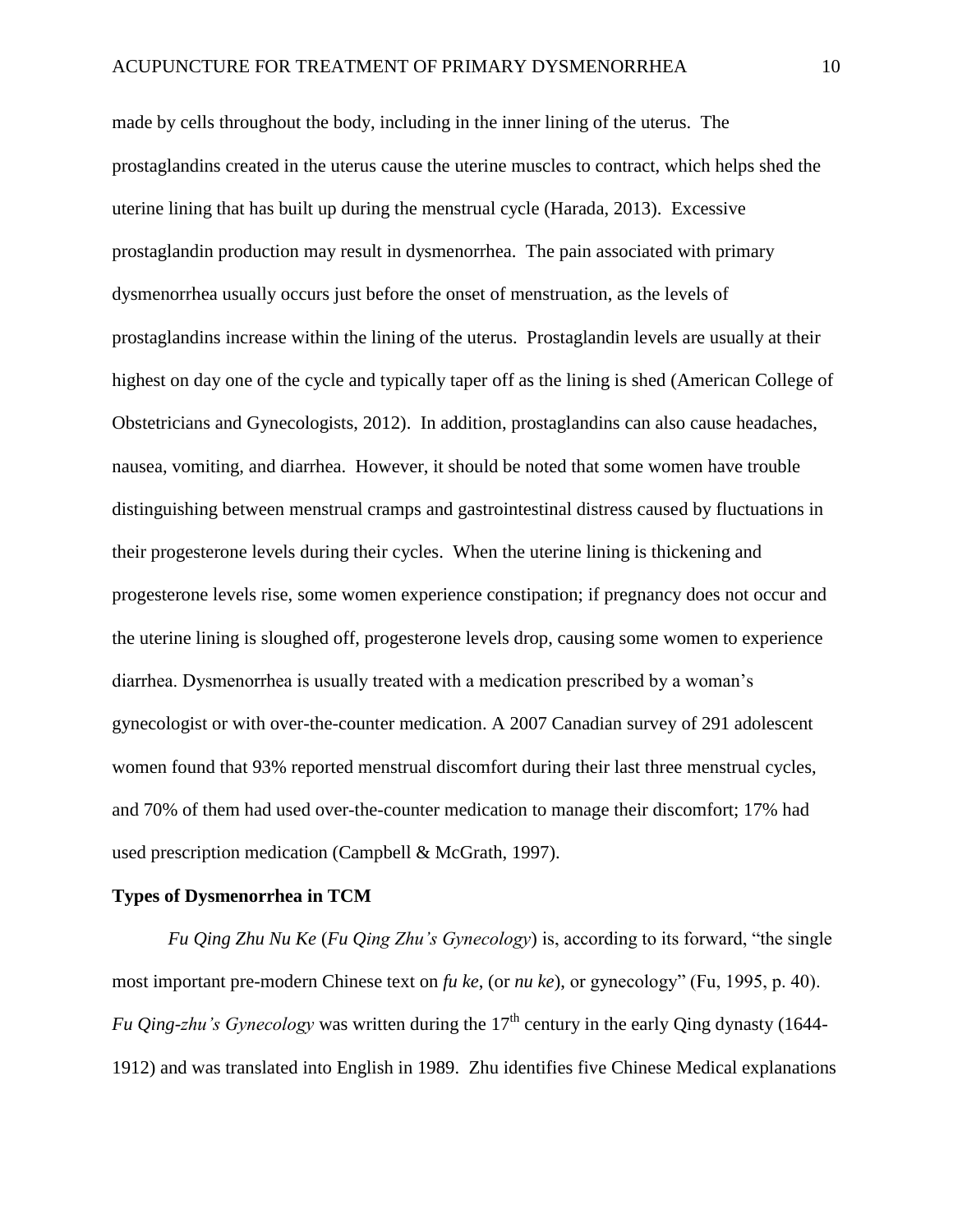for dysmenorrhea (*tong jing*): (1) *liver qi stagnation* may cause premenstrual pain, (2) rebellious liver qi and blood may cause an unusual condition in which women vomit blood during menstruation (perhaps describing endometriosis), (3 and 4) cold and damp in the chong and ren channels might cause premenstrual pain just below the umbilicus, and (5) kidney deficiency might cause menstrual cramps following menstrual flow (Fu, 1995, p. 41-45).

Of these four, liver qi stagnation is by far the most common cause of dysmenorrhea. Liver qi stagnation can arise from emotional strain like anger, frustration, resentment, and/or stress (Maciocia, 1994, p. 735). Signs of liver qi stagnation are general mood changes like crying or irritability, breast tenderness before menstruation, large blood clots during menstruation, or bowel movement changes with menstruation. *Liver blood stagnation* may result from liver qi stagnation, because in TCM qi moves blood. Pelvic pain that is either stabbing or worse with pressure indicates *liver blood stagnation*.

#### **Common Western Treatments for Dysmenorrhea**

Non-steroidal anti-inflammatory drugs (NSAIDs) are a common over-the-counter or prescription treatment for women with menstrual pain and have a documented failure rate of 20- 25% (Yu, 2014). Over-the-counter NSAIDs include aspirin, Advil, ibuprofen, Aleve, and Motrin. Naproxen, another NSAID, similar to Aleve, may also be prescribed by a doctor to treat menstrual pain ("Menstrual cramps," 2008). Acetaminophen, also known by its brand name Tylenol, is not an NSAID. NSAIDs work by inhibiting cyclooxygenase (a type of prostaglandin), specifically COX-2, a key enzyme in inflammation that is expressed throughout the female reproductive system.

Some women treat menstrual pain with a combination of NSAIDs and hormonal contraceptives, such as the birth control pill, the hormone-releasing patch, or the vaginal ring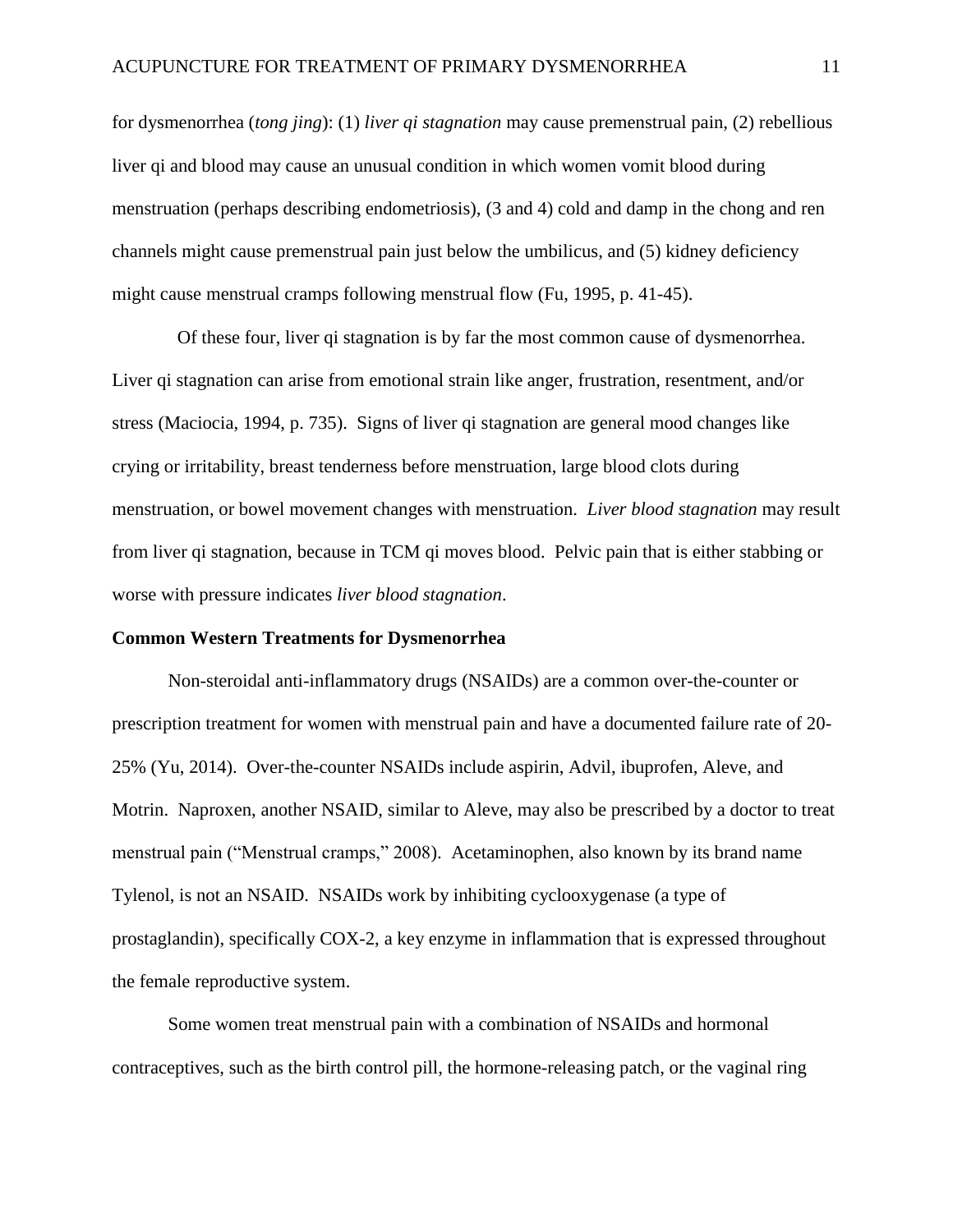(French, 2005, p. 287). This "off-label" use of birth control prevents the formation of a thick uterine lining, which decreases the amount of prostaglandin made, thus decreasing the quantity and intensity of uterine contractions when the lining is shed. Other recommended options for women include heating pads, exercise, herbal therapy, nutritional changes, and even opioids. In addition, improvement over time is more likely in women who have given birth (Weissman, Hartz, Hansen, & Johnson, 2004, p. 345).

# **Side effects of Western treatments**

A potential side effect of frequent NSAID use is gastritis or peptic ulcer formation. This is due to the different roles of prostaglandin throughout the body. Not only do prostaglandins play a role in inflammation and pain, but gastric prostaglandins are also involved in the production of mucus in the epithelial lining of the stomach. Through their inhibition of COX-1 and COX-2 (Cyclooxygenase), NSAIDs reduce production of prostaglandins and therefore decrease the production of protective mucus within the stomach and throughout the body. NSAIDs can also interact with numerous drugs, including anticoagulants, antiplatelet agents, antihypertensive, calcineurin inhibitors (cyclosporine and tacrolimus), digoxin, diuretics, glucocorticoids, lithium, selective serotonin reuptake inhibitors (SSRIs), methotrexate (MTX), and other medications (Simon, 2004). Consequently, a study found that about 54 percent of women discontinue the use of over-the-counter drugs in the first year of use, primarily due to side effects (Chao, Wade, Abercrombie, & Gomolak, 2014, p. 50).

#### **Treating Primary Dysmenorrhea in Traditional Chinese Medicine**

Gynecological health is very important to a patient's over all diagnosis in TCM. During a standard intake a practitioner will ask if the woman suffers from menstrual cramps. If so, the follow-up questions will consist of the timing of the cramps in relationship to the onset of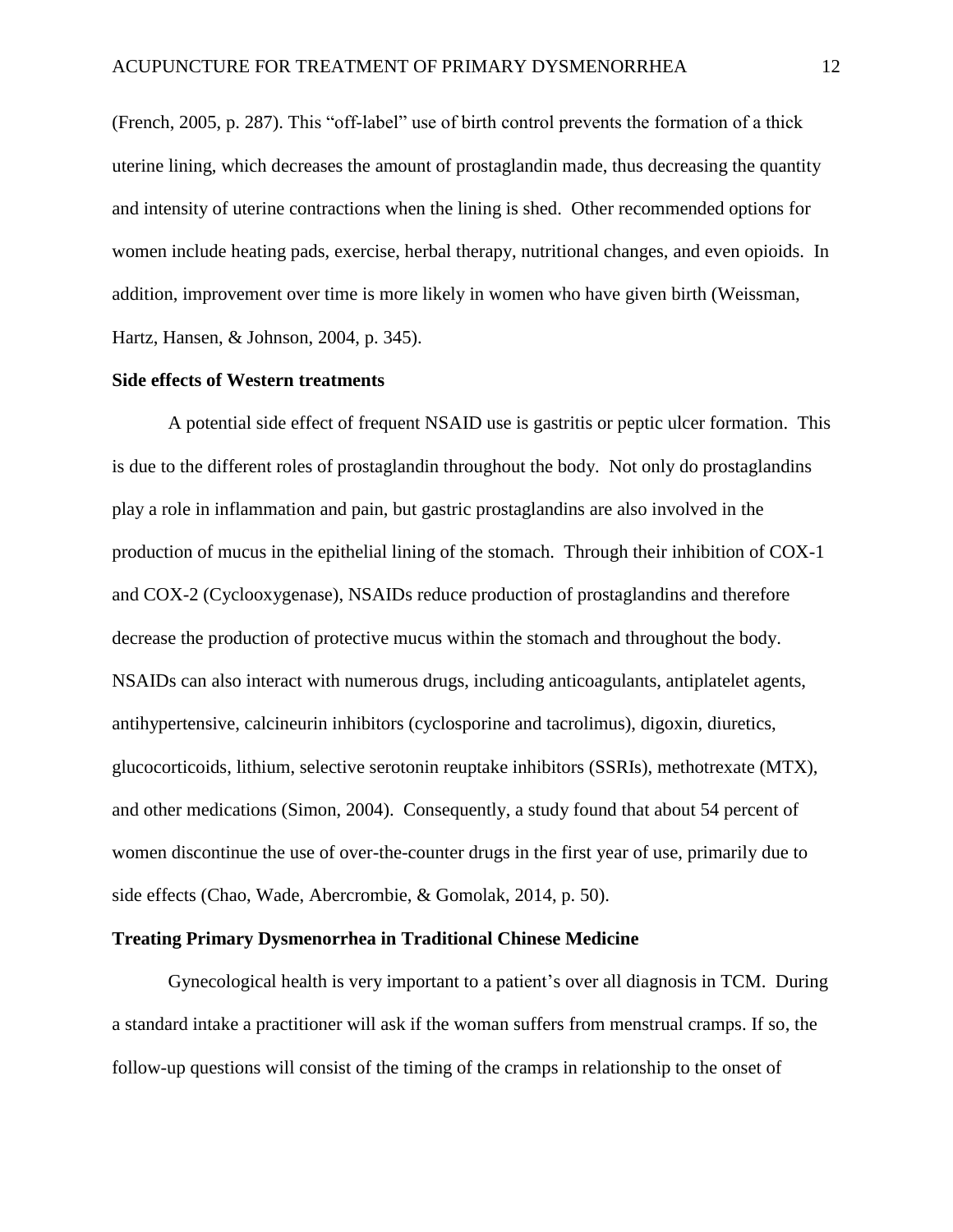menstruation and the nature of the pain, e.g., whether the pain is sharp, stabbing, or dull, whether or not there are blood clots and the size of those clots. Does she get constipated or have diarrhea with her menses? Does she have headaches before or after menstruation? These questions help the practitioner ascertain the underlying cause of her dysmenorrhea. There is no one-size-fits-all treatment, but there are main acupuncture points (Spleen 6, Spleen 8) that are used in almost every treatment, with the selection of other points depending on the cause of her dysmenorrhea.

# **Treatment for Liver** *Qi* **Stagnation**

The main energetic intent behind the treatment of dysmenorrhea is to move *qi*. The acupuncture point selection for primary dysmenorrhea will often include two points: Spleen 6 (Sp6), *sanyinjiao*; and Large Intestine 4 (LI4), *hegu*. In Chinese Medicine, *sanyinjiao* is used to promote the flow of liver qi, regulate the uterus and menstruation, move blood, and eliminate stasis (Maciocia, 1994, p. 394). *Hegu* is used to stop pain in the body by calming muscles and is said to have an anti-spasmodic action for treatment of intestinal spasms and uterine cramps. It is also used to remove obstructions in channels, like *qi* stagnation.

Other points used are Ren 6 *(*R6), *qihai*, which regulates and harmonizes blood, and treats uterine bleeding disorders such as dysmenorrhea (Deadman, Baker, & Al-Khafaji, 1998, p. 505). Gallbladder 34 (GB34), *yanglingquan*, spreads liver qi, alleviating liver qi stagnation (Deadman, Baker, & Al-Khafaji, 1998, p. 451). Liver 3 (LV3), *taichong*, regulates menstruation by spreading liver qi (Deadman, Baker, & Al-Khafaji, 1998, p. 477). Spleen 8 (Sp8), *diji*, regulates menstruation and invigorates blood (Deadman, Baker, & Al-Khafaji, 1998, p. 193). Spleen 10 (Sp10), *xuehai*, invigorates the blood, dispels stasis, cools blood, and harmonizes menstruation (Deadman, Baker, & Al-Khafaji, 1998, p. 196). Stomach 29 (St29), *guilai*, regulates menstruation and benefits the genital region by moving *qi* (Deadman, Baker, & Al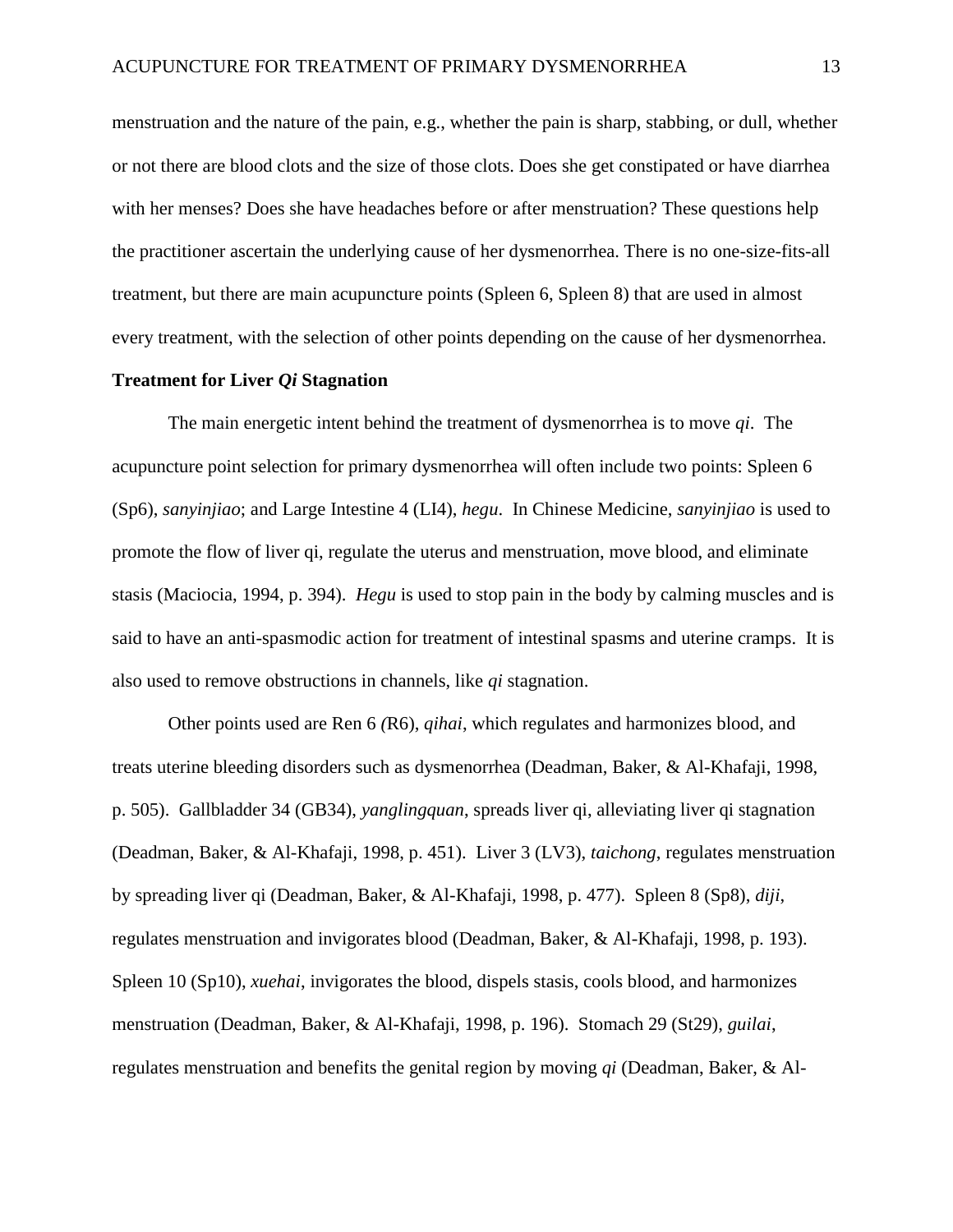Khafaji, 1998, p. 151). Lung 7 (Lu7), *lieque,* opens and regulates the Ren Mai meridian, also called the conception vessel (Deadman, Baker, & Al-Khafaji, 1998, p. 84). Kidney 6 (K6), *zhaohai,* regulates the lower *jiao* and through this regulation effects irregular menstruation (Deadman, Baker, & Al-Khafaji, 1998, p. 345).

#### **Treatment for Liver Blood Stagnation**

Liver blood stagnation may be treated with a point prescription similar to that used for liver qi stagnation: Liver 3, Ren 6, Large Intestine 4, Gallbladder 34, Spleen 8, Stomach 29, Spleen 10, Spleen 6, Lung 7, and Kidney 6. In addition, Spleen 4 (Sp4), *gongsun,* may be included in this prescription to regulate the penetrating vessel (the Chong Mai meridian), which is the Sea of Blood and thus responsible for menstruation (Deadman, Baker, & Al-Khafaji, 1998, p. 186). Pericardium 6 (P6), *neiguan,* may also be prescribed to help regulate menstruation by clearing heat (Deadman, Baker, & Al-Khafaji, 1998, p. 377).

#### **Treatment for Stagnation due to Cold**

A classic treatment by Giovanni Maciocia (1994) for stagnation of cold would include Ren 4, Ren 6, Stomach 29, Spleen 8, Spleen 6, and Stomach 36 with the application of moxibustion (Chinese mugwort, *Artimesia vulgaris*), used for its smoke to warm the body and remove stagnation.

#### **Treatment for other Deficiencies**

There are two types of deficiency associated with dysmenorrhea, either qi and blood deficiency or deficiency of liver and *kidney yin.* Treatment of *qi and blood deficiency* would include Ren 4, Ren 6, Stomach 36, Spleen 6, Spleen 8, and Urinary Bladder 20. Treatment of kidney and liver yin deficiency will use Urinary Bladder 23, Urinary Bladder 18, Ren 4, Spleen 6, Kidney 3, Kidney 6, Lung 7, and Stomach 36.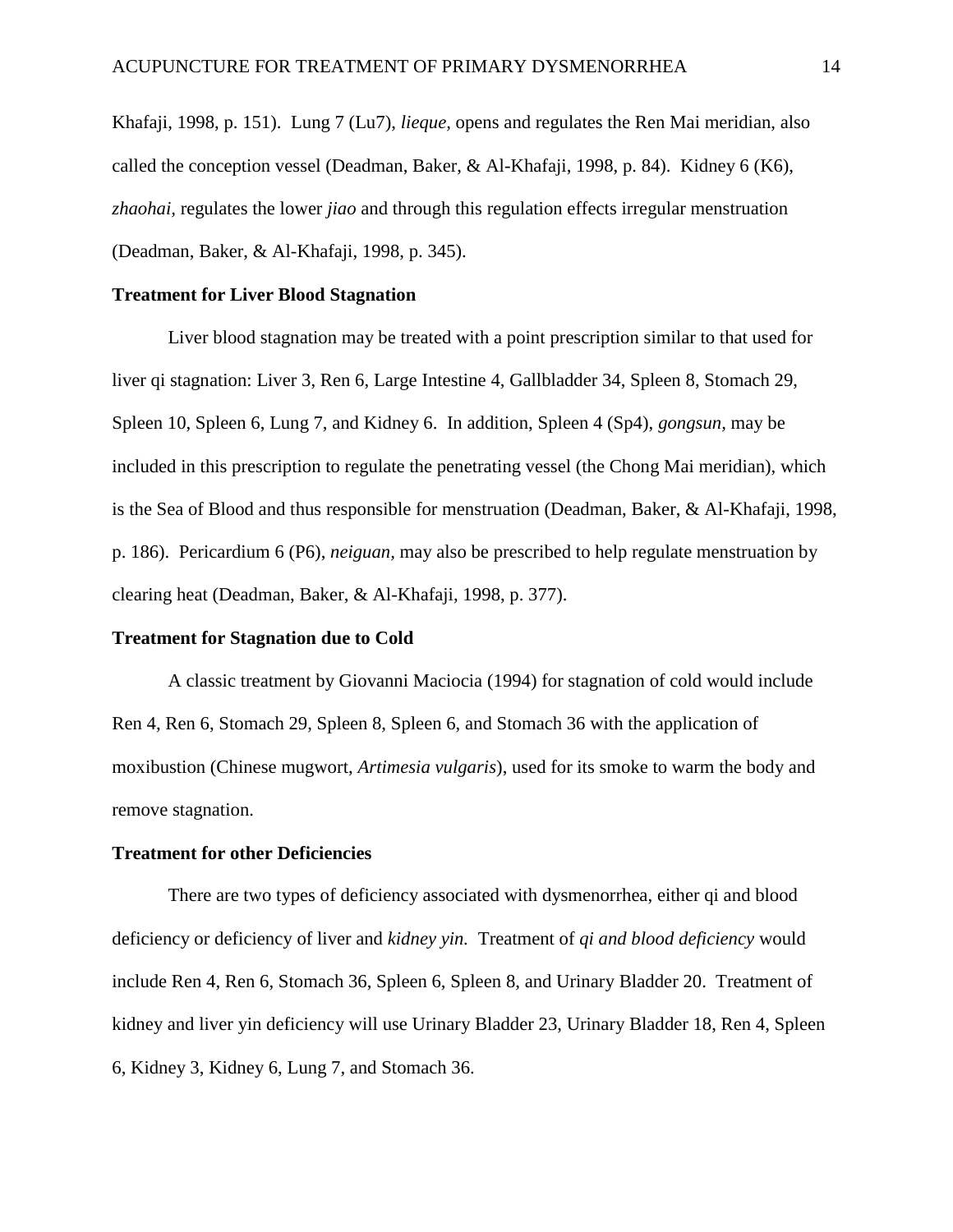# **Pain Scales Used in Studies**

While pain is subjective and notoriously difficult to quantify, the studies discussed below all measure pain. The two main scales were the McGill Pain Questionnaire and the VAS scale were used most frequently followed by the Verbal Multidimensional Scale. According to the McGill Pain Questionnaire, also known as the McGill Pain Index, developed in 1971 at McGill University in Canada. The McGill Pain Questionnaire is a self-reporting questionnaire that allows the patient to use words as well as a numerical scale to describe his or her suffering.

| PATIENT'S NAME:                                                                                                                                                                                                                                                                                                                                                                      |                                |                  | DATE:              |                                                                                           |
|--------------------------------------------------------------------------------------------------------------------------------------------------------------------------------------------------------------------------------------------------------------------------------------------------------------------------------------------------------------------------------------|--------------------------------|------------------|--------------------|-------------------------------------------------------------------------------------------|
|                                                                                                                                                                                                                                                                                                                                                                                      | <b>NONE</b>                    | MILD             | <b>MODERATE</b>    | SEVERE                                                                                    |
| THROBBING.                                                                                                                                                                                                                                                                                                                                                                           | (0)                            | $D_{\rm{max}}$   | $2)$ $\frac{1}{2}$ | 3)                                                                                        |
| <b>SHOOTING</b>                                                                                                                                                                                                                                                                                                                                                                      | $\left 0\right\rangle$         | $D_1$            | $2)$ $-$           | 3)                                                                                        |
| STABBING                                                                                                                                                                                                                                                                                                                                                                             | 0)                             | $\mathbf{D}$     | 2)                 | 3)                                                                                        |
| SHARP                                                                                                                                                                                                                                                                                                                                                                                | (0)                            | $D_{\text{max}}$ | $20 - 1$           | 3)                                                                                        |
| <b>CRAMPING</b>                                                                                                                                                                                                                                                                                                                                                                      | $\left 0\right\rangle$         | 1)               | 2)                 | 3)                                                                                        |
| GNAWING                                                                                                                                                                                                                                                                                                                                                                              | $\left\langle 0 \right\rangle$ |                  | $2)$ $-$           | 3)                                                                                        |
| HOT/BURNING                                                                                                                                                                                                                                                                                                                                                                          | (0)                            | $\mathbb{D}$     | $2)$ $\qquad$      | 3)                                                                                        |
| <b>ACHING</b>                                                                                                                                                                                                                                                                                                                                                                        | $\left 0\right\rangle$         | $\mathbf{D}$     | $2)$ $-$           | 3)                                                                                        |
| <b>HEAVY</b>                                                                                                                                                                                                                                                                                                                                                                         | $\left 0\right\rangle$         | $D_{\rm{max}}$   | $20$ $-$           | 3)                                                                                        |
| <b>TENDER</b>                                                                                                                                                                                                                                                                                                                                                                        | (0)                            | $\mathbf{D}$     | $2)$ .             | 3)                                                                                        |
| SPLITTING                                                                                                                                                                                                                                                                                                                                                                            | $\left 0\right\rangle$         | $D_{\perp}$      | $2)$ $\qquad$      |                                                                                           |
| <b>TIRING/EXHAUSTING</b>                                                                                                                                                                                                                                                                                                                                                             | (0)                            | $D_1$            | $2)$ .             | 3)                                                                                        |
| SICKENING                                                                                                                                                                                                                                                                                                                                                                            | (0)                            | $\mathbf{D}$     | 2)                 | 3)                                                                                        |
| <b>FEARFUL</b>                                                                                                                                                                                                                                                                                                                                                                       | (0)                            | 1)               |                    |                                                                                           |
| PUNISHING/CRUEL                                                                                                                                                                                                                                                                                                                                                                      | $\left( 0\right)$              | $D_1$            | $2)$ $-$           | 3)                                                                                        |
| NO:<br>VAS.<br>PAIN                                                                                                                                                                                                                                                                                                                                                                  |                                |                  |                    | <b>WORST</b><br>POSSIBLE<br>PAIN                                                          |
| PPI                                                                                                                                                                                                                                                                                                                                                                                  |                                |                  |                    |                                                                                           |
| NO PAIN<br>0<br><b>MILD</b><br>1<br><b>DISCOMFORTING</b><br>2<br><b>DISTRESSING</b><br>з                                                                                                                                                                                                                                                                                             | en la co                       |                  |                    |                                                                                           |
| HORRIBLE<br>4<br><b>EXCRUCIATING</b><br>5                                                                                                                                                                                                                                                                                                                                            |                                |                  |                    | C R. Melzack 1984                                                                         |
| dimension of pain experience and 12-15 represent the affective dimension. Each descriptor is ranked<br>on an intensity scale of $0 =$ none, $1 =$ mild, $2 =$ moderate, $3 =$ severe. The Present Pain Intensity (PPI)<br>of the standard long-form McGill Pain Questionnaire (LF-MPQ) and the visual analogue scale (VAS)<br>are also included to provide overall intensity scores. |                                |                  |                    | The short-form McGill Pain Questionnaire (SF-MPQ). Descriptors 1-11 represent the sensory |

**Short-Form McGill Pain Questionnaire** 

Figure 1. Short-Form McGill pain questionnaire (Melzack R. & Katz, J., 1992)

The Visual Analogue Scale (VAS) is a measurement instrument that tries to measure a characteristic or attitude that is believed to range across a continuum of values and cannot easily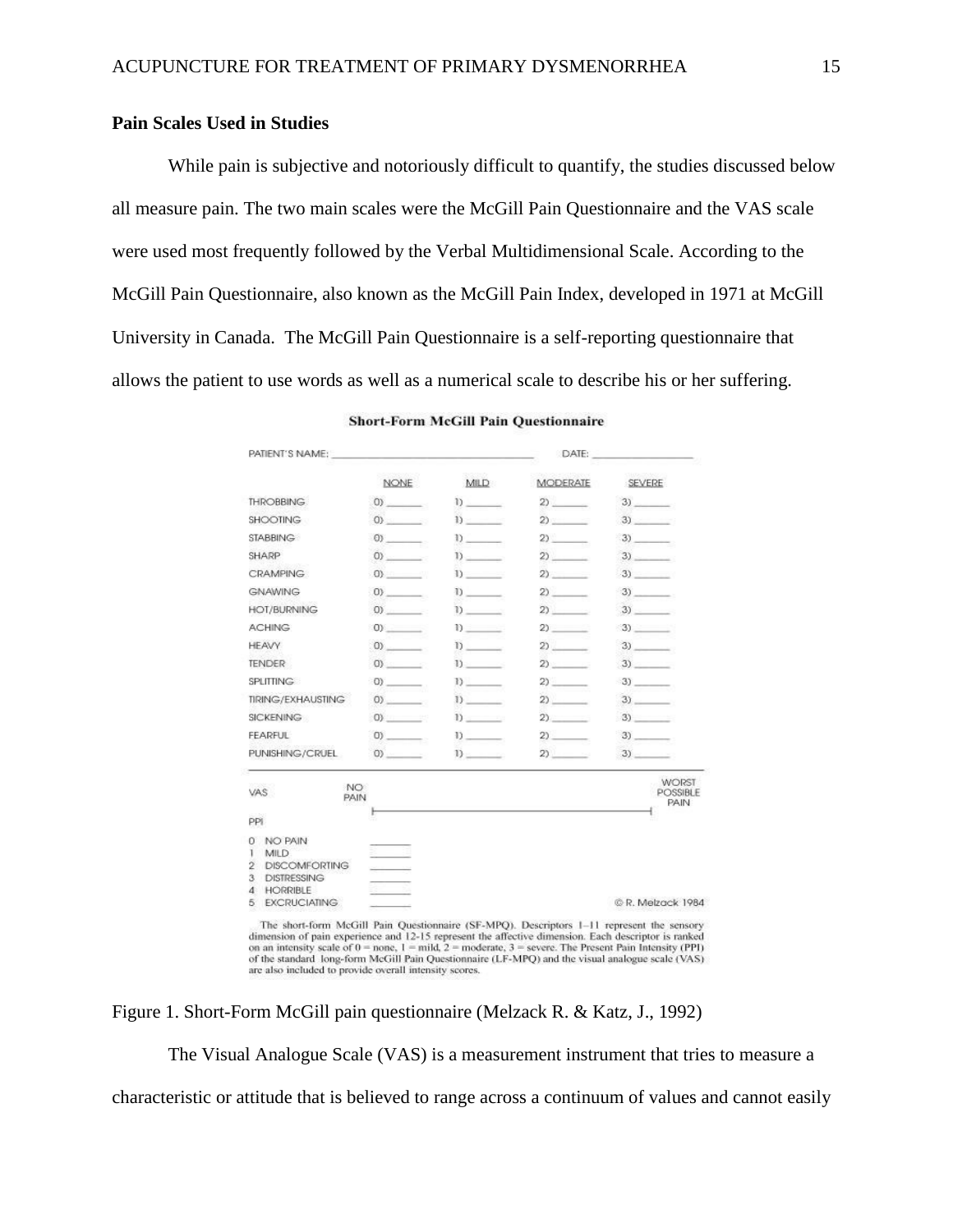be measured. For example, the amount of pain that a patient feels ranges across a continuum from none to an extreme amount of pain (Gould, et. al., 2001). Essentially, the VAS or PVAS (Pain Visual Analogue Scale) is often used to assess the intensity of pain.



Figure 2. VAS numeric pain distress scale

A verbal multi-dimensional pain scale (VMS) includes four grades: (1)  $0 =$  painless menstruation, (2)  $1 =$  menstruation with pain but rare analgesic use or limit to normal activity,  $(3)$  2 = menstruation with moderate pain with influence on daily activity and use of analgesics for pain relief, and  $(4)$  3 = menstruation with severe pain and significant limitation to daily activity, ineffective use of analgesics, and such symptoms as headache, tenderness, nausea, vomiting, and diarrhea (Awed et al., 2013).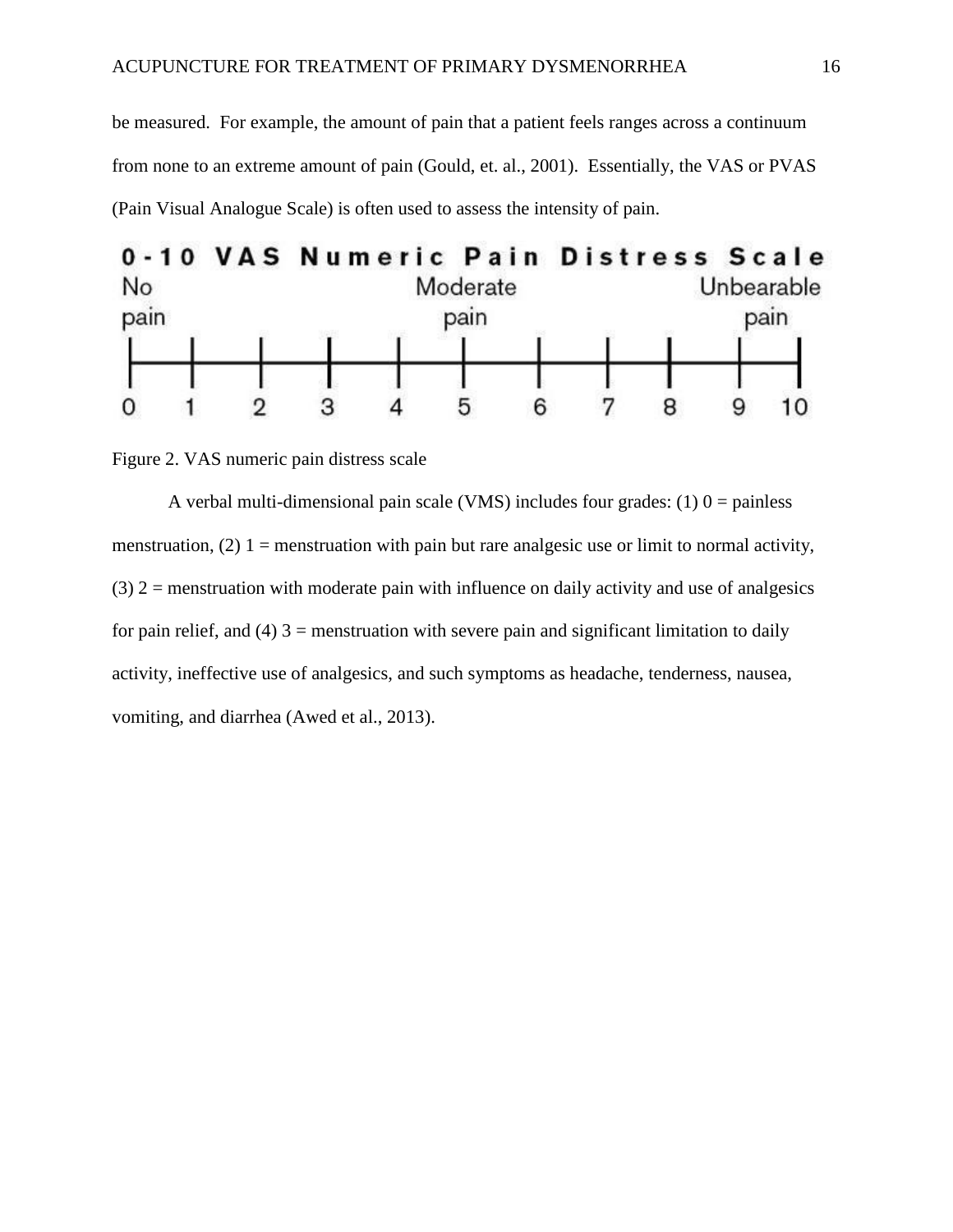#### **Chapter 2: Literature Review**

Acupuncture and Acupressure studies conducted in the past several decades test the effects of acupuncture on dysmenorrhea following one of two different protocols. In the first protocol, the patient received acupuncture beginning on the first day of her menstrual flow. In the second protocol, known as preconditioning acupuncture, patients received acupuncture a few days to more than a week before menstruation was expected. In the second protocol, women could also received acupuncture for a more protracted length of time, often for several months. In both of the protocols, patients usually received acupuncture or acupressure at Spleen 6 and Spleen 8. Other points used includes Urinary Bladder 32, Liver 3, Ren 4, Large Intestine 4, and *shiqizhui.* The details regarding the selection and qualifications of studies used can be found in chapter 3 (Methodology).

#### **Acupuncture Points Used on the First Day of Menstrual Flow**

In 2012, Gharloghi et al. performed a crossover clinical trial at Sarpolezahab Health Center in Iran. In the study, 42 women between the ages of 18 and 30 who suffered from primary dysmenorrhea performed self-acupressure on Spleen 6 or Spleen 8 (Gharloghi, Torkzahrani, Akbarzadeh, & Heshmat, 2012, p. 137). This was one of the first studies that compared the efficacy of these two acupuncture points. The study took place over three months during the first three days of menstrual flow. The women were only actively observed during the first month of self-acupressure. During the second month, each participant was put either into Group A for stimulation of Spleen 6 or Group B for stimulation of Spleen 8. During the third month, the groups switched acupressure points. The participants were shown how to stimulate either of the two points in alternating increments of five minutes on the medial side of lower leg for a total of 20 minutes a day for three days, beginning on the first day of menstrual flow. This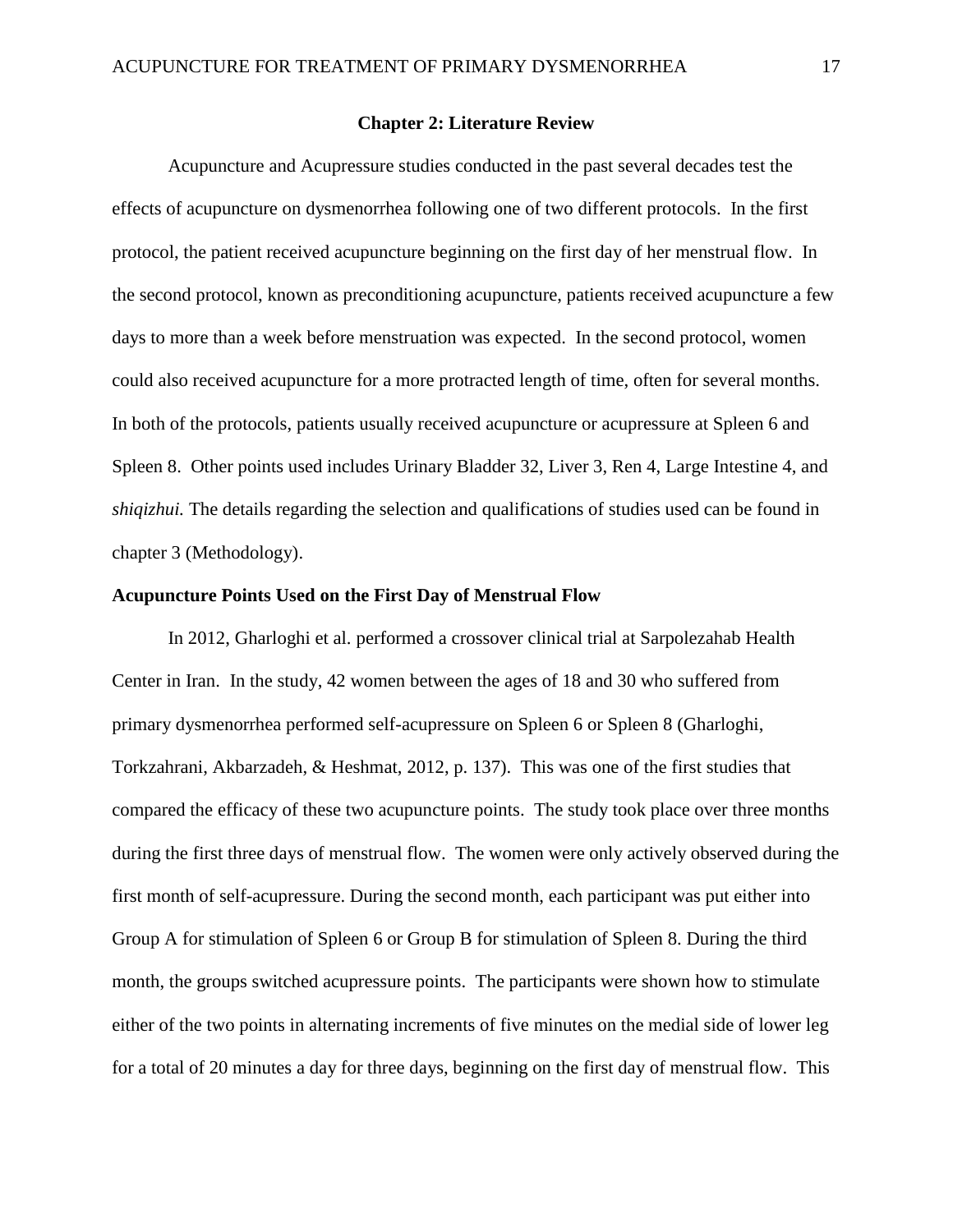took place during two consecutive menstrual cycles. Results were compared using the McGill pain index before menstruation and during the first 30 minutes, 60 minutes, and 120 minutes of their menstrual flow. The study found that treatment at Spleen 6 and Spleen 8 both decreased pain, but treatment at Spleen 8 reduced pain substantially more than Spleen 6 did. The investigators concluded that Spleen 8 could be considered "an emergency point" for the treatment of primary dysmenorrhea (Gharloghi, Torkzahrani, Akbarzadeh, & Heshmat, 2012, p. 141).

A 2009 study on the effects of acupressure on Spleen 6 at a nursing school in Hong Kong used three different techniques to collect data on pain: the PVAS (see Figure 2), the McGill pain questionnaire (see Figure 1), and the short-form Menstrual Distress Questionnaire (Wong, Lai,  $\&$ Tse, 2010, p. 64). The study examined 40 women between the ages of 18 and 30 whose dysmenorrhea symptoms had increased since menarche. Researchers instructed patients to perform self-acupressure during the first 24 hours of their menstrual flow, pressing the point for 15 seconds on and off for 20 minutes, over three menstrual cycles. The acupressure proved not just to be a palliative on the day of menstrual flow, but with each successive cycle patients experienced decreased overall pain. The study validated the role that Spleen 6 can play in alleviating primary dysmenorrhea and underlined the convenience of self-acupressure.

A University of California, San Francisco study compared the efficacy of alleviating primary dysmenorrhea by injecting vitamin K into Spleen 6 with the efficacy of injecting vitamin K into a single non-acupuncture point during the first two days of a woman's menstrual cycle over the course of two months. Nurse practitioners administered the injections into 20 women between the ages of 18 and 25. While Vitamin K injection is not a standard TCM treatment, this study did prove that patients experienced a greater decrease in pain intensity and duration of pain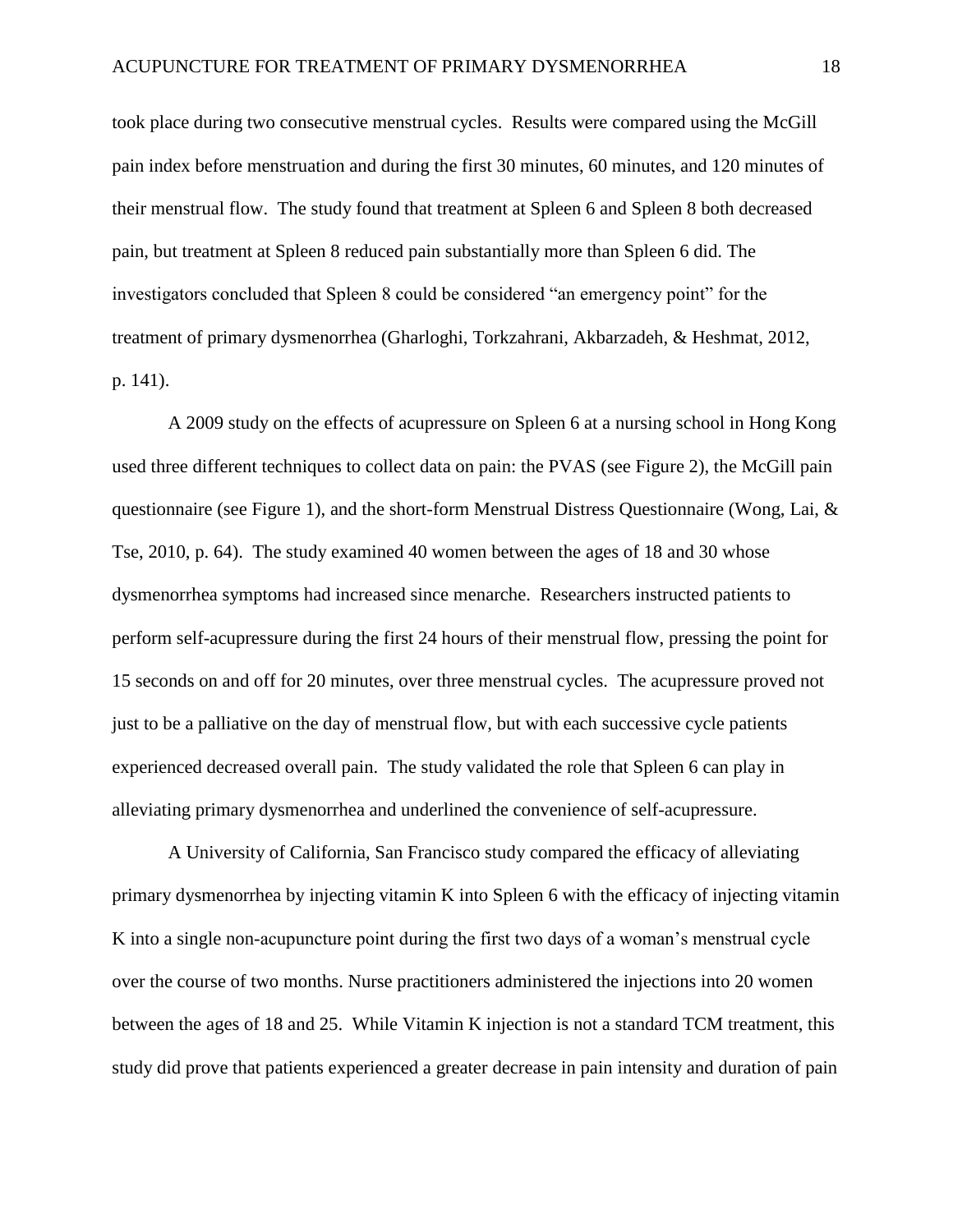when they received Vitamin K-based injections in Spleen 6 than when they received the same injections in the non-acupuncture point (Chao, Wade, Abercrombie, & Gomolak, 2014, p. 49).

At the Affiliated Hospital of Shangdong University, a two-part comparison involving 600 women was performed using different timed protocols as well as a different acupuncture point, *shiqizhui* (Ma et. al., 2013), compared to a multi-point treatment. *Shiqizhui* is an infrequently used point and is not part of the 12 main acupuncture meridians. It is located on the back near lumbar vertebra 5. Due to *shiqizhui*'s geographical location on the lower back near the pelvis, it has a documented effect on gynecological conditions. In the study, Ma et al. (2013) treated one group of patients that consisted of 100 women by stimulating *shiqizhui* just as menstruation began for the first three days of menstrual flow. They treated the other group of patients, also 100 women, with multi-point stimulation of Spleen 6, Spleen 8, Urinary Bladder 32, and *shiqizhui* just before menses began. Treatment was received for three consecutive menstrual cycles. While both groups experienced diminished pain, the group that received acupuncture with multiple-point selection experienced greater improvement overall during the three-month period of treatment, while those that received just stimulation of *shiqizhui* experienced the more immediate decrease in pain.

Yu et al. (2010) compared stimulation of two points, Spleen 6 and Gallbladder 39, on a sample of 66 women. One group of patients received acupuncture at Spleen 6 with five-minute retention on the first day of menstrual flow. The control group received acupuncture at Gallbladder 39 under similar conditions. After the five-minute needle retention the women were assessed for pain levels. Based upon the results, the researchers concluded that acupuncture at Spleen 6 alleviated pain associated with primary dysmenorrhea in a way that acupuncture at Gallbladder 39 did not.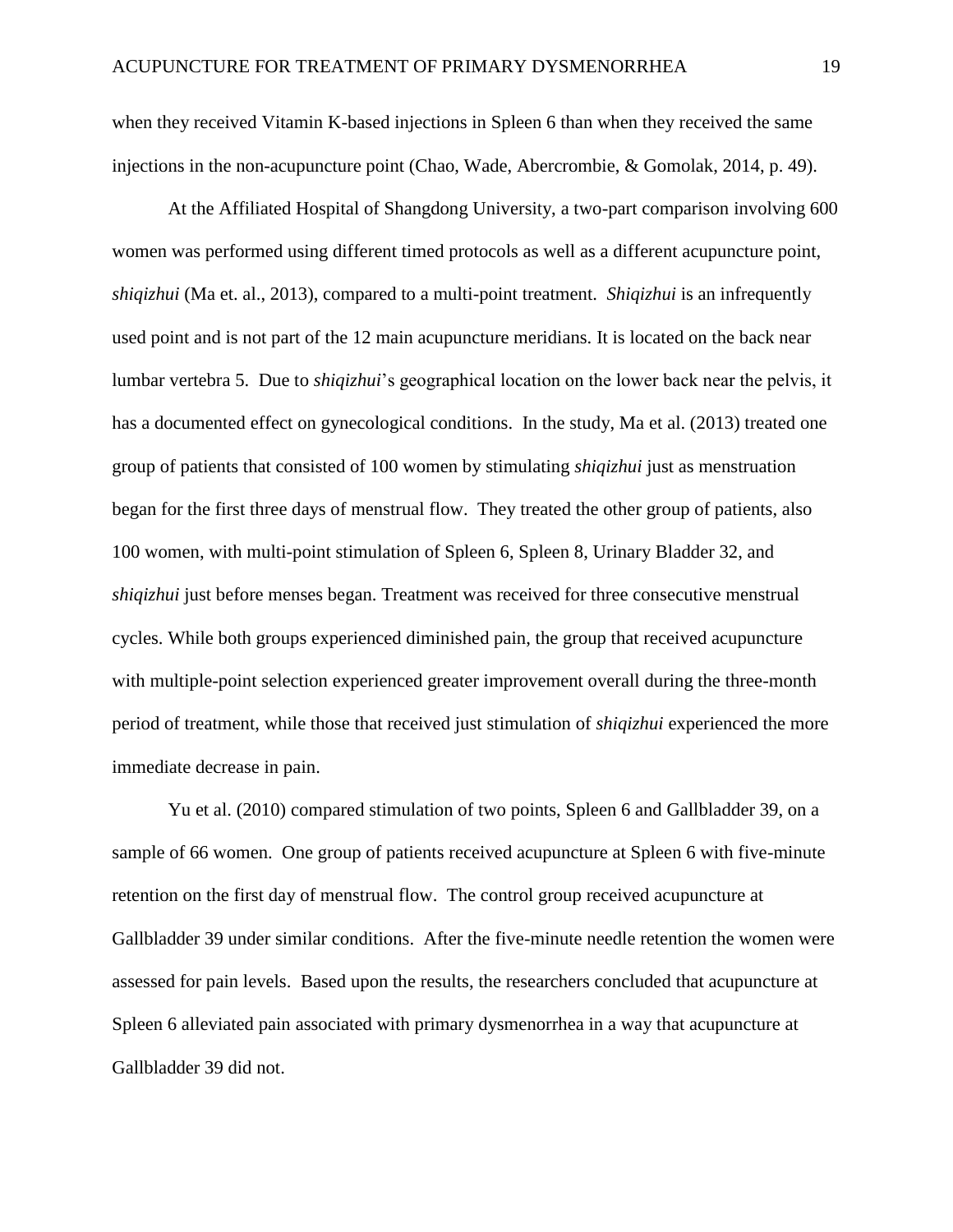#### **Acupuncture Points at Least 72 Hours Before Menstruation**

The second part of the study done by Ma et al. (2013) involved the stimulation of acupuncture points five days before menses began. The same point selection was compared. One group of 100 women stimulated the *shiqizhui* acupuncture point*,* while the second group of 100 women underwent multi-point stimulation of Spleen 6, Spleen 8, Urinary Bladder 32, and *shiqizhui.* Treatment was continued for three consecutive menstrual cycles. While both groups experienced diminished pain, the group that received acupuncture with multi-point selection experienced greater improvement overall during the three-month period of treatment, while those who received just stimulation of *shiqizhui* received the more immediate decrease in pain. Compared to the study done on the first three days of the menstrual cycle, women receiving acupuncture days before their flow experienced a greater decrease in dysmenorrhea than those who received either single- or multi-point acupuncture on the day of their menstrual flow.

A 2002 Iranian study, using the verbal multidimensional scoring system to measure pain, compared the effects of acupressure vs. ibuprofen on primary dysmenorrhea (Pouresmail & Ibrahimzadeh, 2002, p. 205). The study included 216 women between the ages of 14 and 18 who were all taught self-acupressure on Large Intestine 4, Spleen 6, Spleen 15, Stomach 36, and Liver 3. The researchers instructed one set of patients to begin self-acupressure 24 hours before their menstrual flow was anticipated in two-minute increments on the selected points. A second set of patients took ibuprofen for three days before their flow was anticipated. The study found that acupressure 24 hours in advance was just as effective as taking NSAIDs for three days before menstruation (Pouresmail & Ibrahimzadeh, 2002, p. 205).

A 2012 Chinese study explored whether the act of actually triggering the "qi sensation," *de-qi* or *da-qi*, with the acupuncture needle, or merely the psychosomatic effect of receiving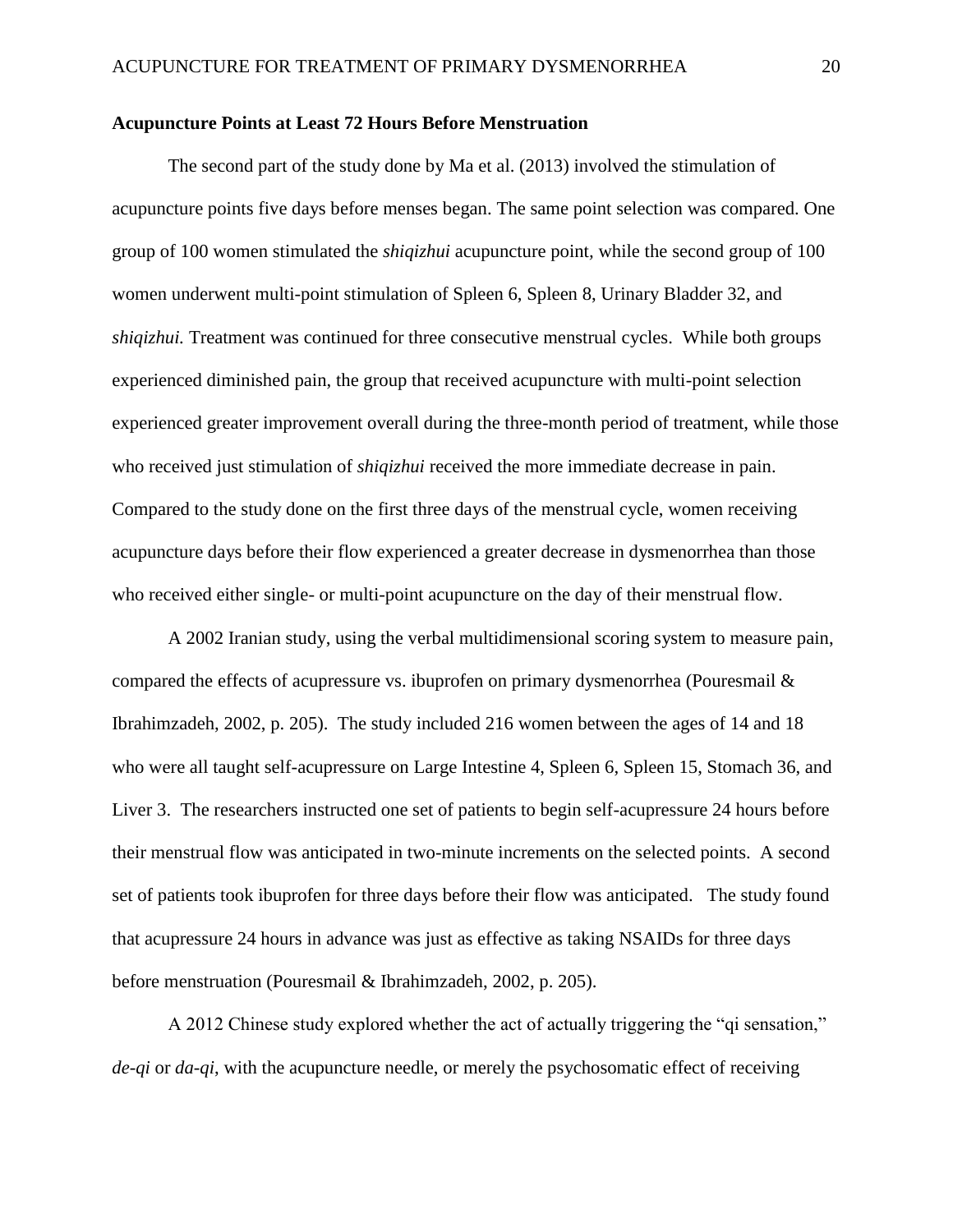acupuncture, made acupuncture effective in treating primary dysmenorrhea (Xiong, Zhang, Wang, & Huang, 2011, p. 7). The study treated 120 women by needling Spleen 6, Stomach 36, and Ren 3, beginning on day five or seven of the menstrual cycle and continuing for five consecutive days. The needles were stimulated every five minutes to maintain the *de-qi* sensation. This protocol continued for three menstrual cycles. The study found that patients who received greater needle manipulation to get *de-qi* had greater pain relief.

A study by Bu, Du and Chen (2011) at Shandong Academy of Chinese Medicine in China compared three different groups of women for three months who either: (1) received no acupuncture and were only observed; (2) received acupuncture at Spleen 6, Urinary Bladder 32, and Spleen 8 about an hour before menstruation; or (3) received acupuncture three to seven days leading up to their menstrual flow. For the two groups who received acupuncture, the *de-qi* or *da-qi* sensation was achieved. By the third month of treatment, the authors of this study felt that there was a correlation between acupuncture and a decrease in dysmenorrhea, and more research on this topic by this author is forthcoming.

A Turkish study conducted between 2002 and 2005 compared the efficacy of acupuncture to that of NSAIDs in the treatment of primary dysmenorrhea (Kiran et al., 2013, p. 293). The study treated 35 women with a wide range of acupuncture points: Heart 7, Pericardium 6, Large Intestine 4, Large Intestine 10, Spleen 6, Liver 3, Stomach 36, *Zi Gong Xue*, Gallbladder 26, and Spleen 15. Gallbladder 26 and Spleen 15 are not generally considered to have a direct effect on gynecological issues, but may have been selected because of their physical proximity to the uterus. Patients rated their pain using the VAS scale, and received acupuncture once a week for eight weeks. In administering acupuncture, researchers attempted to achieve the *de-qi* sensation, although doing so was not a focus of the study. The researchers concluded that acupuncture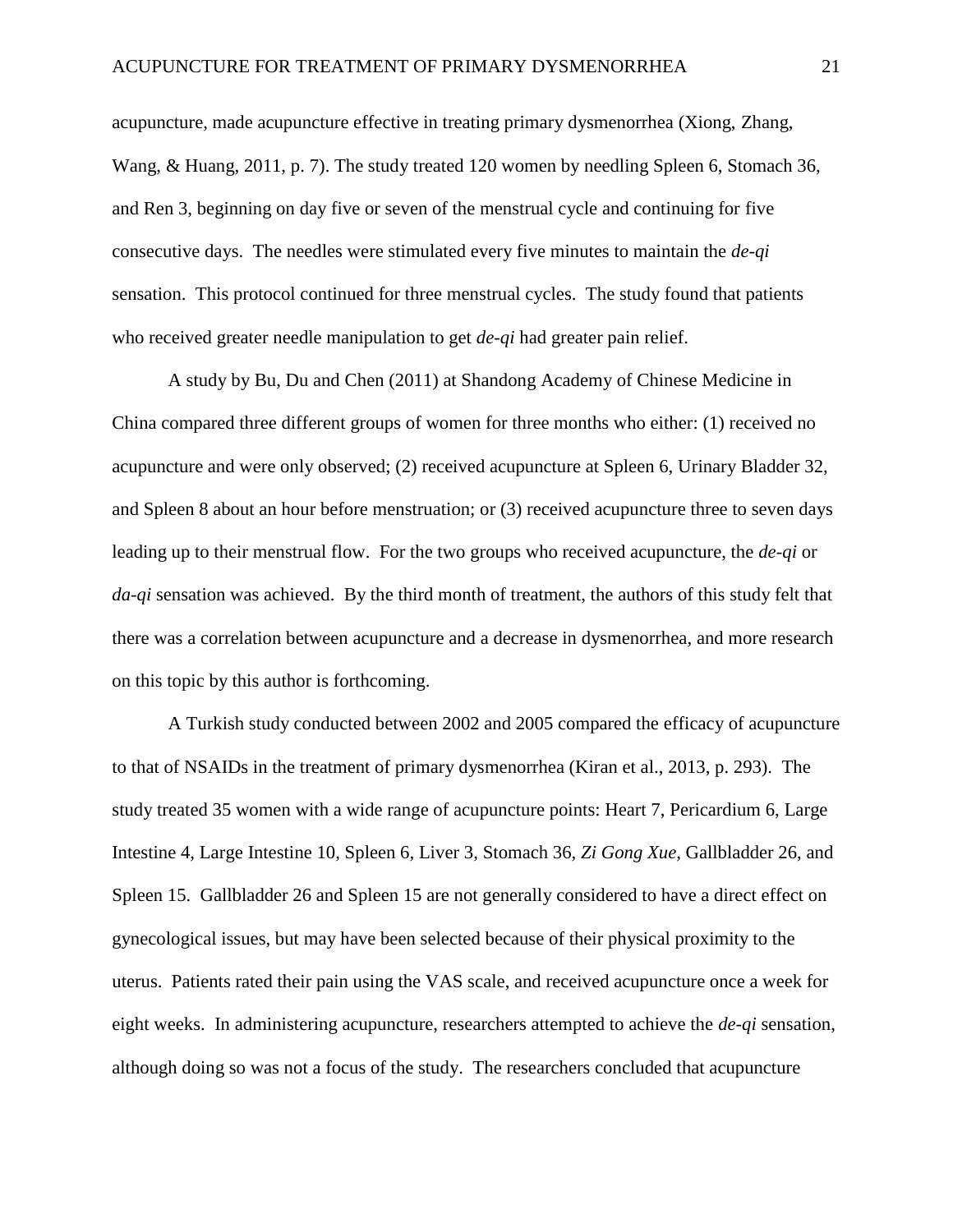three or more times during a woman's menstrual cycle was as effective as NSAID therapy in alleviating pain from primary dysmenorrhea.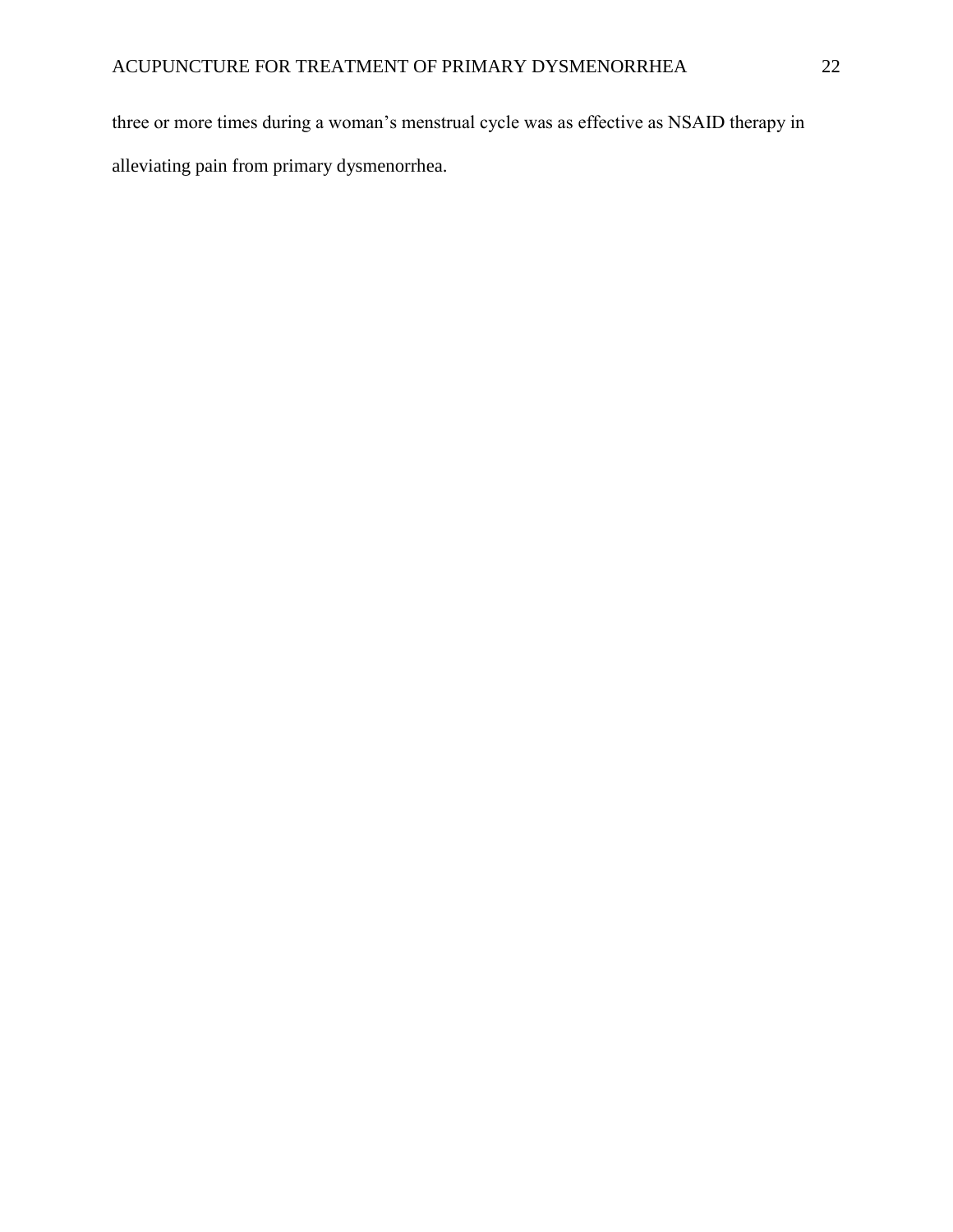#### **Chapter 3: Methodology**

The purpose of this research synthesis was to ascertain whether the stimulation of acupuncture points decreased the pain experienced by women suffering from primary dysmenorrhea. This chapter highlights the research methods used to determine those points and the clinical procedures utilized to accomplish the objective.

#### **General Statement of Methodology**

This study was a qualitative systematic literature synthesis. This type of study focuses the intent of the researcher on synthesizing all of the research used in order to test the hypothesis. It was important to perform a qualitative study rather than a quantitative study because of the subjective nature of describing the intensity of pain and its different qualities (e.g., stabbing, dull, sharp, throbbing), and the difficulty of interpreting improvement in pain.

#### **Sampling Procedures**

In the 2014 research process the terms "primary dysmenorrhea" was searched with "acupuncture" on the search engine PubMed, from which 93 articles were found. Using the search terms "primary dysmenorrhea" and "acupressure" yielded 26 articles. "Primary dysmenorrhea" was also searched with "prostaglandin" and "acupuncture" which yielded 12 articles. "Primary dysmenorrhea" and "electro-acupuncture" were searched together and yielded four studies. "These peer-reviewed medical journal articles were accessed via PubMed, EBSCO, Google Scholar, or the Wiley Online Library. Of these 135 total articles, three were dismissed from the "acupuncture" results because they involved the use of auricular acupuncture. Another 25 "acupuncture" studies were eliminated because they involved the use of moxibustion, herbal therapy or unusual acupuncture needling practices. All four electro-acupuncture studies were left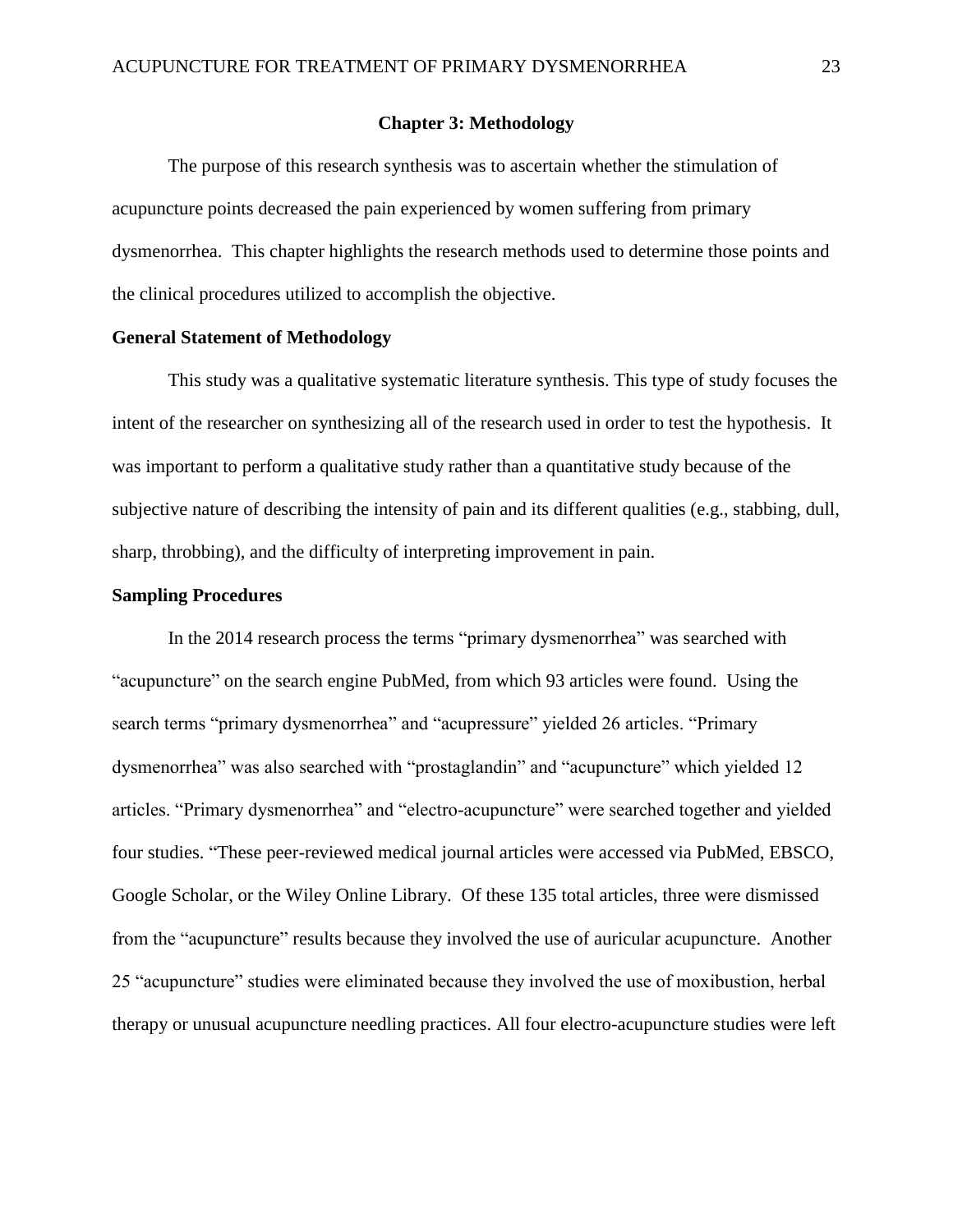out to keep the studier more focused on just acupuncture and acupressure. This left 103 articles on treating dysmenorrhea with acupuncture or acupressure that met the criteria for consideration.

Of the remaining 103, 93 of them were rejected due to incomplete documentation of acupuncture point selection, length of treatment or timing of treatment. Ultimately, a total of 10 studies were useable in their entirety. Of those 10, 4 studies explored acupuncture/acupressure performed only on the day menses began, 5 studies explored acupuncture/acupressure only before menses began and 1 study evaluated treatment on both the day of menstruation and before menstruation. Four articles addressed the use of Spleen 8, which is the empirical point for dysmenorrhea in TCM.

**Inclusion criteria.** Only studies that met all of the following criteria were used: studies published in peer reviewed journals, studies of women of reproductive age, studies of women with primary dysmenorrhea, and studies with either manual acupuncture or acupressure on acupuncture points located on the main body (as opposed to Korean hand acupuncture points or auricular acupuncture), studies with clear documentation of protocol and points utilized

**Exclusion criteria.** Studies meeting any of the following criteria were excluded: studies older than 1997 (to ensure that chosen studies were available in complete manuscript form and were readily available through electronic databases), non-peer-reviewed studies, studies involving women with a history of secondary dysmenorrhea, studies involving women who were not suffering from dysmenorrhea at the time, studies with auricular acupuncture, studies that lasted less than three months, animal studies, studies involving herbal medicine as a comparison, and studies with electro-stimulation. Other studies were excluded because they lacked essential documentation such as acupuncture methodology.

#### **Data Analysis**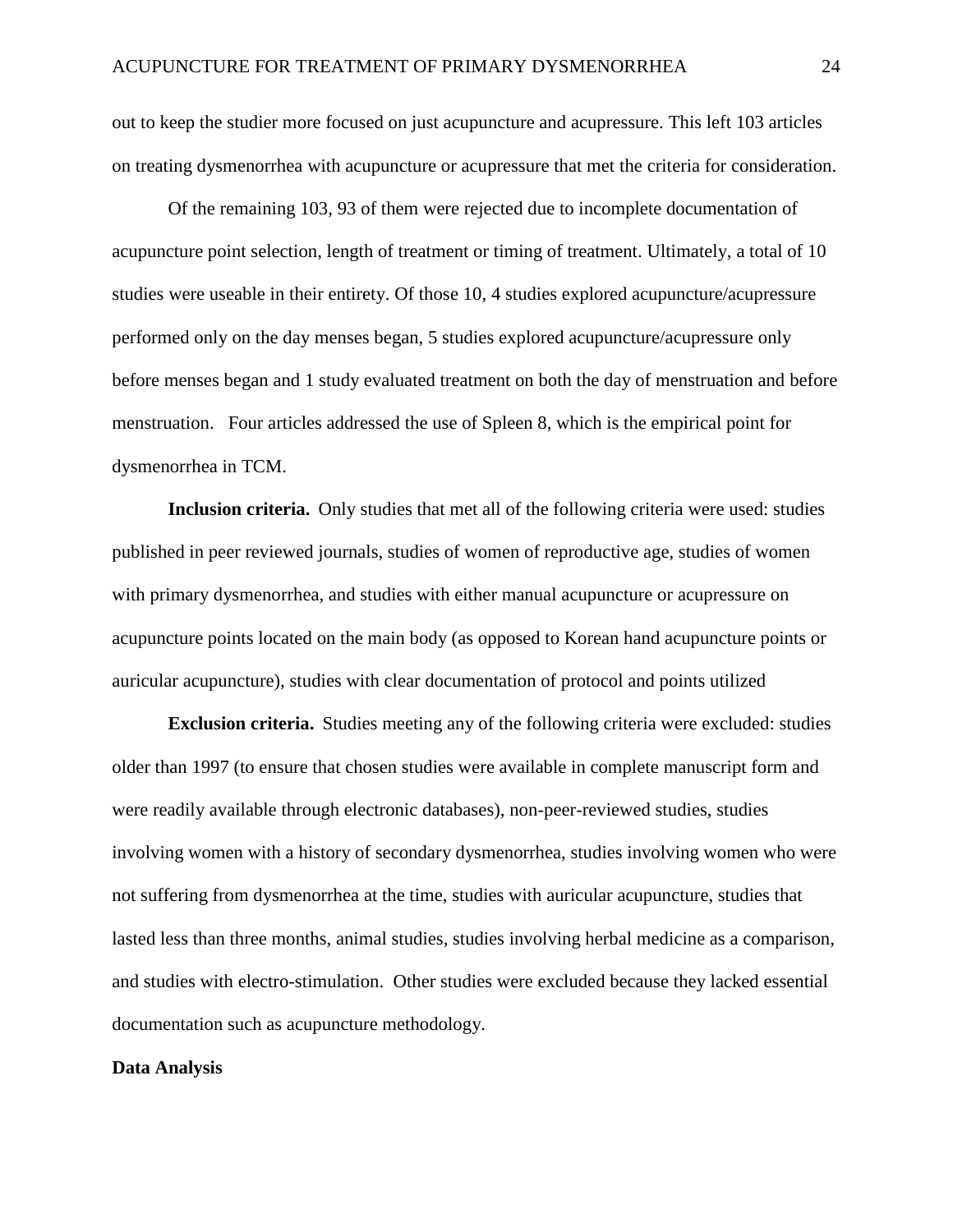Content and thematic analyses, two of the most common forms of analysis in qualitative research, were used to analyze the data. The analysis included frequency of themes, or measurements of improvement of pain relief reported in collected studies, and the most common acupuncture points used in collected studies. Data were collected and analyzed according to the researcher's abstraction form, with predetermined inclusion and exclusion criteria.

# **Human Research Ethical Considerations**

No informed consent was needed for this research synthesis as this was a literature review and there was no interaction between researchers and subjects. There were no risks to the privacy because the studies' already-anonymized the participants, and the burden of privacy and ethics was incumbent upon the original researchers.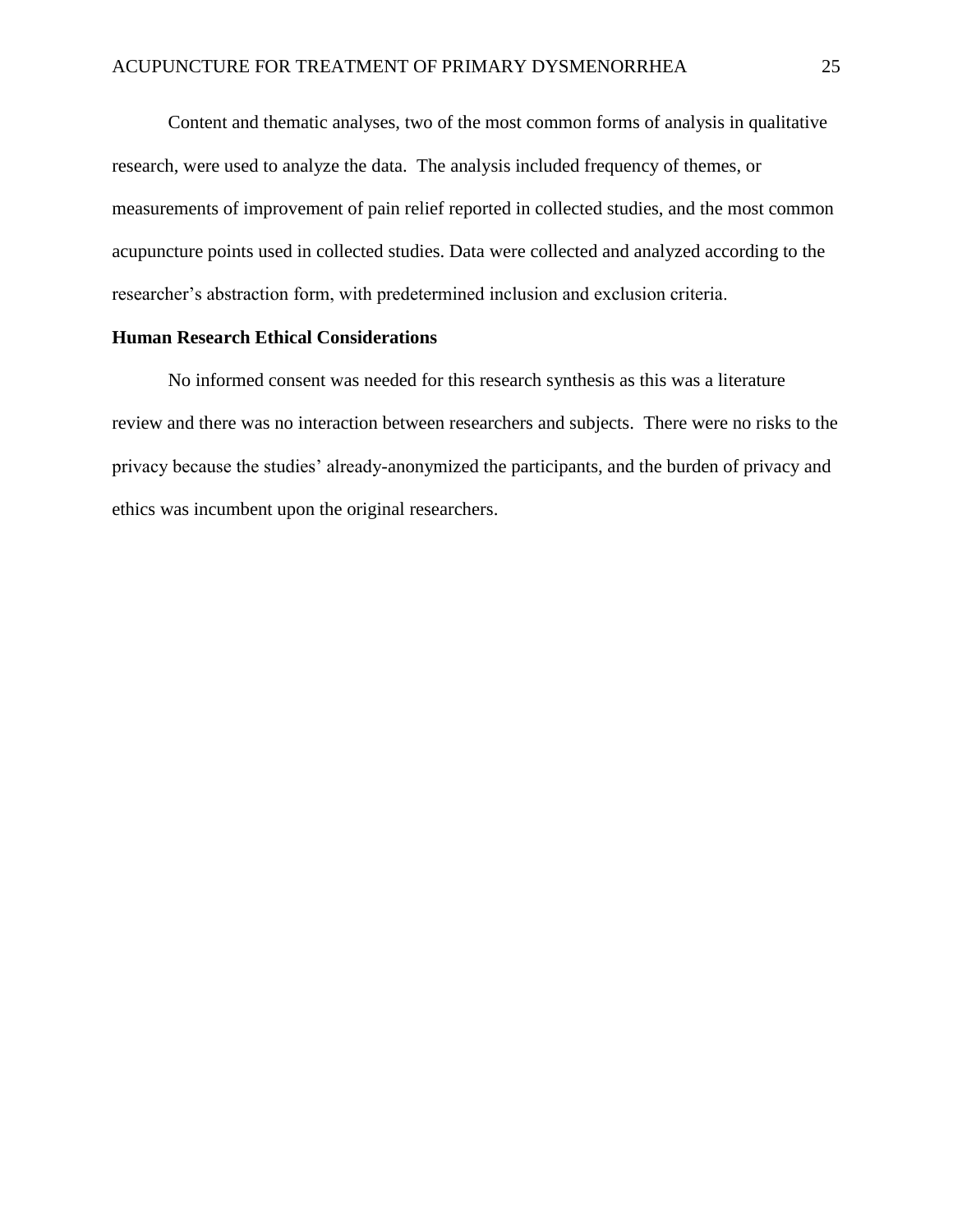#### **Chapter 4: Results**

This chapter collates the results of the studies discussed in the literature review. It focuses on summarizing the efficacy of acupuncture/acupressure at least 72 hours before menses and acupuncture/acupressure only after menses has begun. The information was gathered based upon the inclusion/exclusion guidelines set forth in chapter 3. The researcher paid special attention to the clarity of each study after information was abstracted, and some studies that initially fit the abstraction form were later removed for having vague results.

#### **Studies on Acupuncture and Acupressure on First Day of Menstrual Flow**

In the five studies used, the total number of women who participated was 368. The acupuncture/acupressure points used were Large Intestine 4, Spleen 6, Spleen 8, Spleen 15, Stomach 36, Liver 3, Ren 3, and Urinary Bladder 32. All 5 of the studies demonstrated that acupuncture performed on the first day of menstruation was effective in reducing the symptoms of primary dysmenorrhea.

| <b>Name</b>         | Date | Number of           | <b>Methodology</b>   | Acupuncture           | <b>Findings</b>                                                                                                                       |
|---------------------|------|---------------------|----------------------|-----------------------|---------------------------------------------------------------------------------------------------------------------------------------|
|                     |      | <b>Participants</b> |                      | points                |                                                                                                                                       |
| Gharloghi<br>et al. | 2012 | 42                  | Self-<br>acupressure | Spleen 6,<br>Spleen 8 | Both points effective<br>for up to two hours<br>following treatment<br>$(P < 0.001)$ ; Spleen 6<br>more effective<br>$(P = 0.004)$ .  |
| Wong<br>et al.      | 2009 | 40                  | Self-<br>acupressure | Spleen 6              | Statistically significant<br>decrease in pain score<br>for PVAS ( $p = 0.003$ )<br>and SF-MPQ<br>$(p = 0.02)$<br>immediately after 20 |

**Table 1. Studies of treatments performed on first day of menstruation**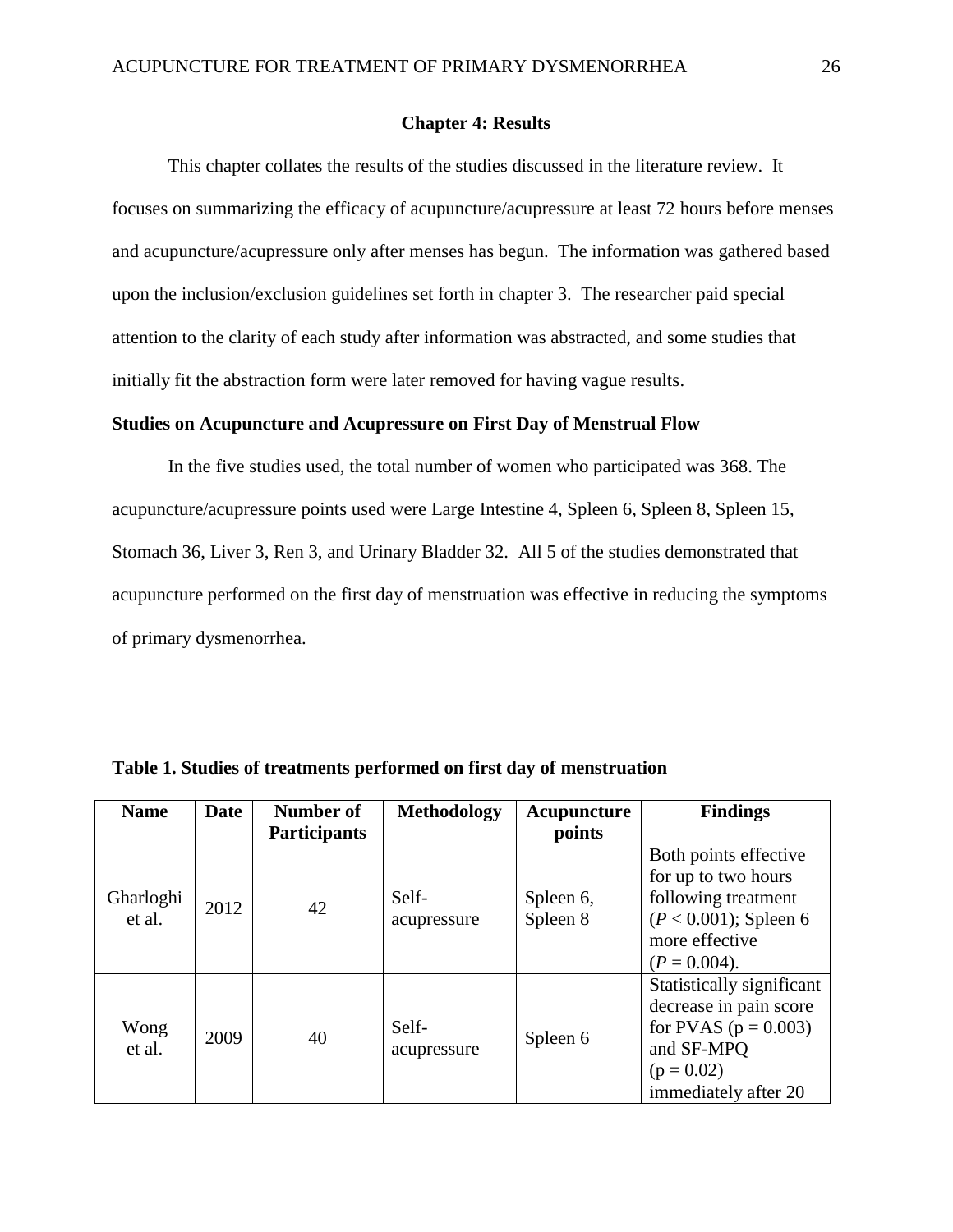|                |      |     |                                                                                                   |                                                                   | min of SP6<br>acupressure. Self-<br>acupressure applied to<br>SP6 for three<br>consecutive months<br>also effective (PVAS<br>pain reduction,<br>$p = 0.008$ ; SF-MPQ<br>pain reduction, $p =$<br>$0.012$ ).         |
|----------------|------|-----|---------------------------------------------------------------------------------------------------|-------------------------------------------------------------------|---------------------------------------------------------------------------------------------------------------------------------------------------------------------------------------------------------------------|
| Chao<br>et al. | 2014 | 20  | Inject vitamin<br>K into Spleen<br>6 vs. inject<br>vitamin K into<br>non-<br>acupuncture<br>point | Spleen 6                                                          | Vitamin K1 injection<br>in SP6 more effective<br>than Vitamin K into<br>non-acupuncture<br>point. A 2.5 point<br>decrease in pain, and<br>approached statistical<br>significance with a<br>score of $(p < 0.100)$ . |
| Yu et al.      | 2010 | 66  | Acupuncture at<br>Spleen 6 vs.<br>Gallbladder 39                                                  | Spleen 6,<br>Gallbladder<br>39                                    | Spleen 6 reduced<br>menstrual pain five<br>minutes after<br>treatment ( $p < 0.001$ ).                                                                                                                              |
| Ma et al.      | 2013 | 200 | Acupuncture at<br>shiqizhui vs.<br>multi-point<br>acupuncture                                     | Spleen 6,<br>Spleen 8,<br>Urinary<br>Bladder 32,<br>and shiqizhui | Multi-point<br>acupuncture more<br>effective long term<br>$(p < 0.05)$ ; shiqizhui<br>more effective short<br>term ( $p < 0.01$ ).                                                                                  |

Table 1. Studies of treatments performed on first day of menstruation

# **Studies on Acupuncture and Acupressure in the Days Leading Up to Menstruation**

Five studies in which patients received acupuncture in the days leading up to menstruation were reviewed. The total number of women who participated in the five studies was 651. The acupuncture points used were Spleen 6, Spleen 8, Gallbladder 39, Urinary Bladder 32, and *shiqizhui.* Of the points compared, Spleen 6 showed improved symptoms in every study it was used.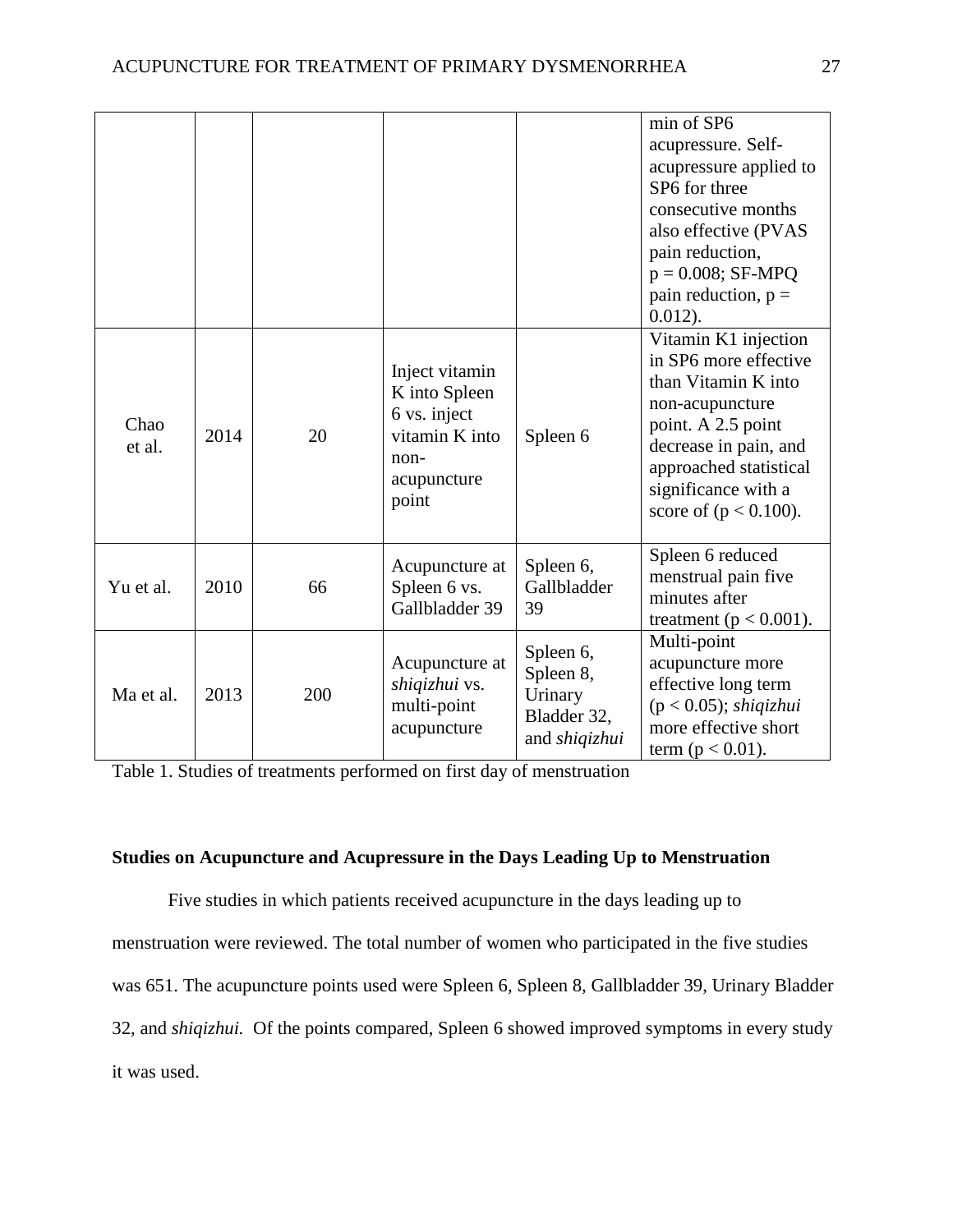| <b>Name</b>          | <b>Date</b> | Number of<br><b>Participants</b> | <b>Methodology</b>                                                       | Acupuncture<br>points                                                                                                                                                     | <b>Findings</b>                                                                                                                              |
|----------------------|-------------|----------------------------------|--------------------------------------------------------------------------|---------------------------------------------------------------------------------------------------------------------------------------------------------------------------|----------------------------------------------------------------------------------------------------------------------------------------------|
| Ma et al.            | 2013        | 200                              | Acupuncture<br>at shiqizhui<br>vs. multi-point<br>acupuncture            | Spleen 6,<br>Spleen 8,<br>Urinary<br>Bladder 32,<br>and shiqizhui                                                                                                         | Multi-point<br>acupuncture more<br>effective long term<br>(p < 0.05);<br>shiqizhui more<br>effective short term<br>$(p < 0.01)$ .            |
| Pouresmail et<br>al. | 2009        | 216                              | Self-<br>acupressure                                                     | Large Intestine<br>4, Spleen 6,<br>Spleen 15,<br>Stomach 36,<br>and Liver 3                                                                                               | Acupressure for 24<br>hours was just as<br>effective as taking<br><b>NSAIDs</b> for three<br>days before<br>menstruation<br>$(p < 0.0001)$ . |
| Xiong<br>et al.      | 2012        | 120                              | Acupuncture<br>with de-qi<br>sensation vs.<br>without de-qi<br>sensation | Spleen 6,<br>Stomach 36,<br>and Ren 3                                                                                                                                     | Acupuncture with<br>da-qi more<br>effective than<br>without da-qi<br>$(p < 0.01)$ .                                                          |
| Bu et al.            | 2011        | 80                               | Acupuncture                                                              | Spleen 6,<br>Urinary<br>Bladder 32,<br>and Spleen 8                                                                                                                       | Acupuncture<br>effective three to<br>seven days before<br>menstruation<br>$(p < 0.01)$ .                                                     |
| Kiran<br>et al.      | 2005        | 35                               | Acupuncture                                                              | Heart 7,<br>Pericardium 6,<br>Large Intestine<br>4, Large<br>Intestine 10,<br>Spleen 6,<br>Liver 3,<br>Stomach 36, Zi<br>Gong Xue,<br>Gallbladder<br>26, and Spleen<br>15 | Acupuncture three<br>or more times<br>during a woman's<br>menstrual cycle<br>was as effective as<br><b>NSAID</b> therapy<br>$(p < 0.05)$ .   |

**Table 2. Studies performed prior to menstruation**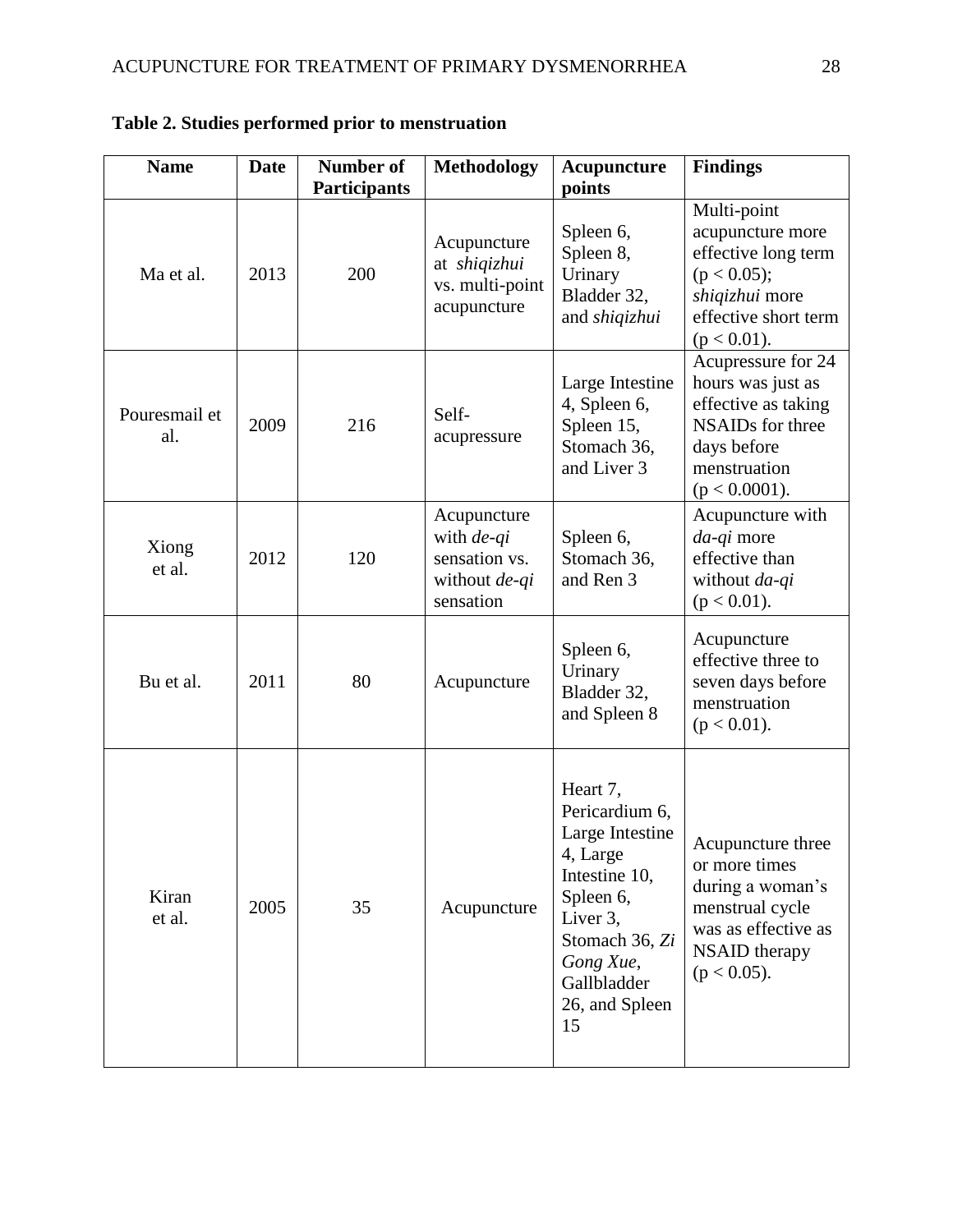#### **Studies on Timing of Acupuncture and Acupressure Treatment**

Ten studies considered the effects of acupuncture and acupressure at different times in the menstrual cycle, While all studies demonstrated a positive effect on primary dysmenorrhea There was no clear relationship between timing of initiation of treatment and overall benefit. While it is likely that a certain point in the menstrual cycle might be more effective than another for treating primary dysmenorrhea, there have not been any quality studies that have compared these variables. Therefore, it is not clear when the best time in the menstrual cycle is to treat patients for primary dysmenorrhea.

#### **Summary**

Based on the collected studies, multi-point acupuncture is more effective than single point acupuncture in treating primary dysmenorrhea. Treatment before menstruation was no more effective than treatment during or after menstruation. Taking into account the combined successful outcome of the 10 studies considered herein, the most effective treatment would involve multiple-point stimulation including Spleen 6 and Spleen 8. Furthermore, although it does not bear directly on the considerations of timing and point selection that are the focus of this paper, it is worth noting that the collected studies suggest that the effectiveness of acupuncture treatment for primary dysmennorhea can be enhanced by achieving *da-qi.* The women in the collected studies had symptoms that decreased over time, and the care was not just palliative, as they improved over the course of six weeks to three months.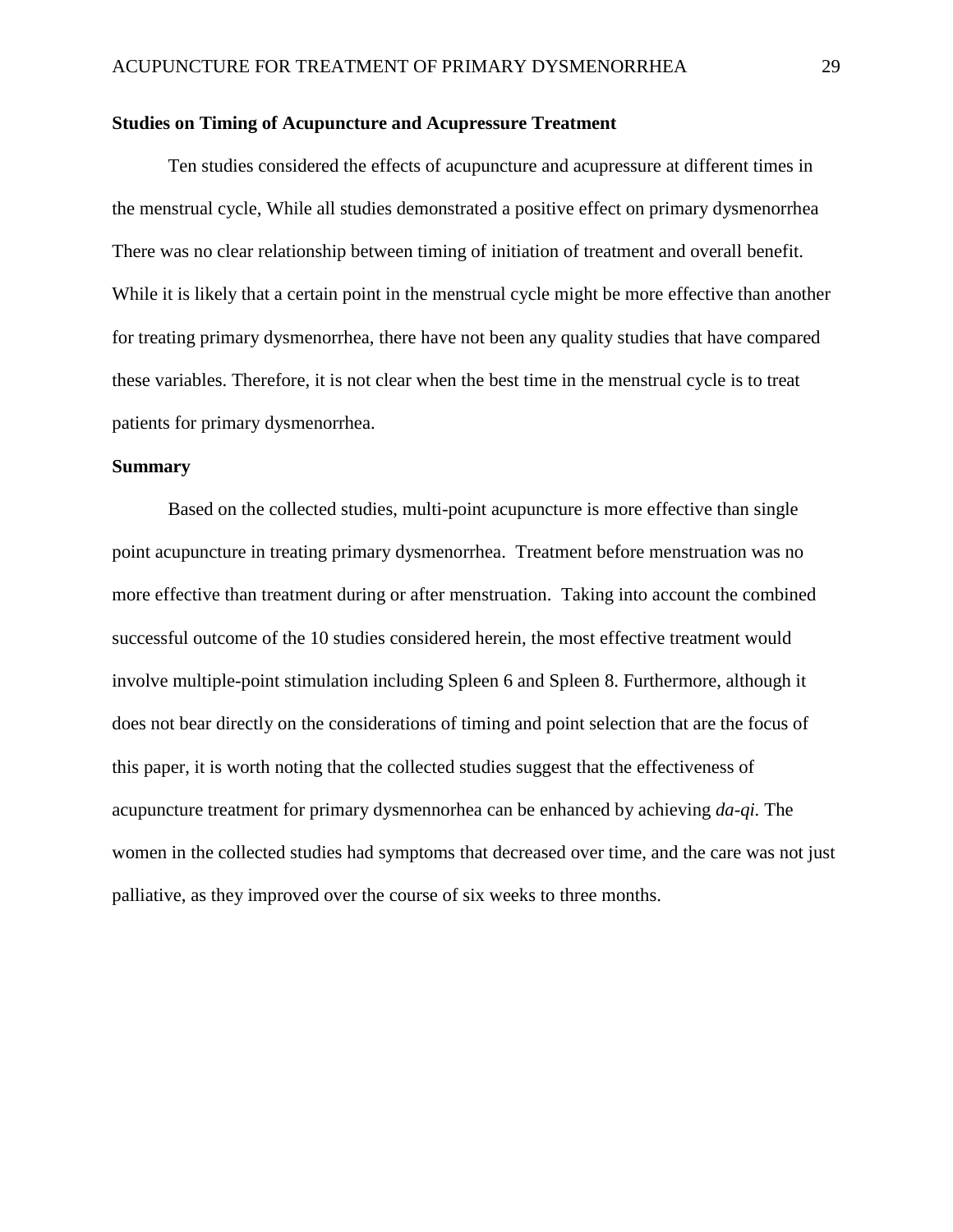#### **Chapter 5: Discussion**

Due to the wealth of positive information regarding the efficacy of acupuncture for treating dysmenorrhea, it is reasonable to hope that women will use the stimulation of acupuncture points either through manual self-acupressure or through care from a licensed acupuncturist as an alternative to the commonly used treatments currently available. Because there is a positive result regardless of when in the menstrual cycle this stimulation occurs, it is possible that all women will be able to soothe their discomfort.

#### **Implications for Practice**

The points selected in the various studies are well known to most practitioners, largely because these classic point prescriptions can be found in well-known academic textbooks such as *Chinese Acupuncture and Moxibustion* and *A Manual of Acupuncture*, respectively known as "CAM" and "Deadman" by students. Having consistent clinical evidence of the efficacy of these points should encourage practitioners to reach out to their female patients regarding dysmenorrhea. If it is not already included on a new patient intake form, then the question of pain during menstruation should be added. Treating dysmenorrhea is clearly in the scope of an acupuncturist's practice, and more attention should be brought towards this treatable condition.

Based on these studies, practitioners seeking to treat patients for primary dysmenorrhea should certainly include acupuncture of Spleen 6 and Spleen 8 in their treatment protocols, as numerous studies found these two points to be consistently effective in treatment. Practitioners might also consider including *shiqizhui* in their primary dysmenorrhea protocols, which one study found to have a more immediate effect than a multi-point protocol in alleviating pain from primary dysmenorrhea—although it is worth noting that *shiqizhui*, unlike Spleen 6, Spleen 8, and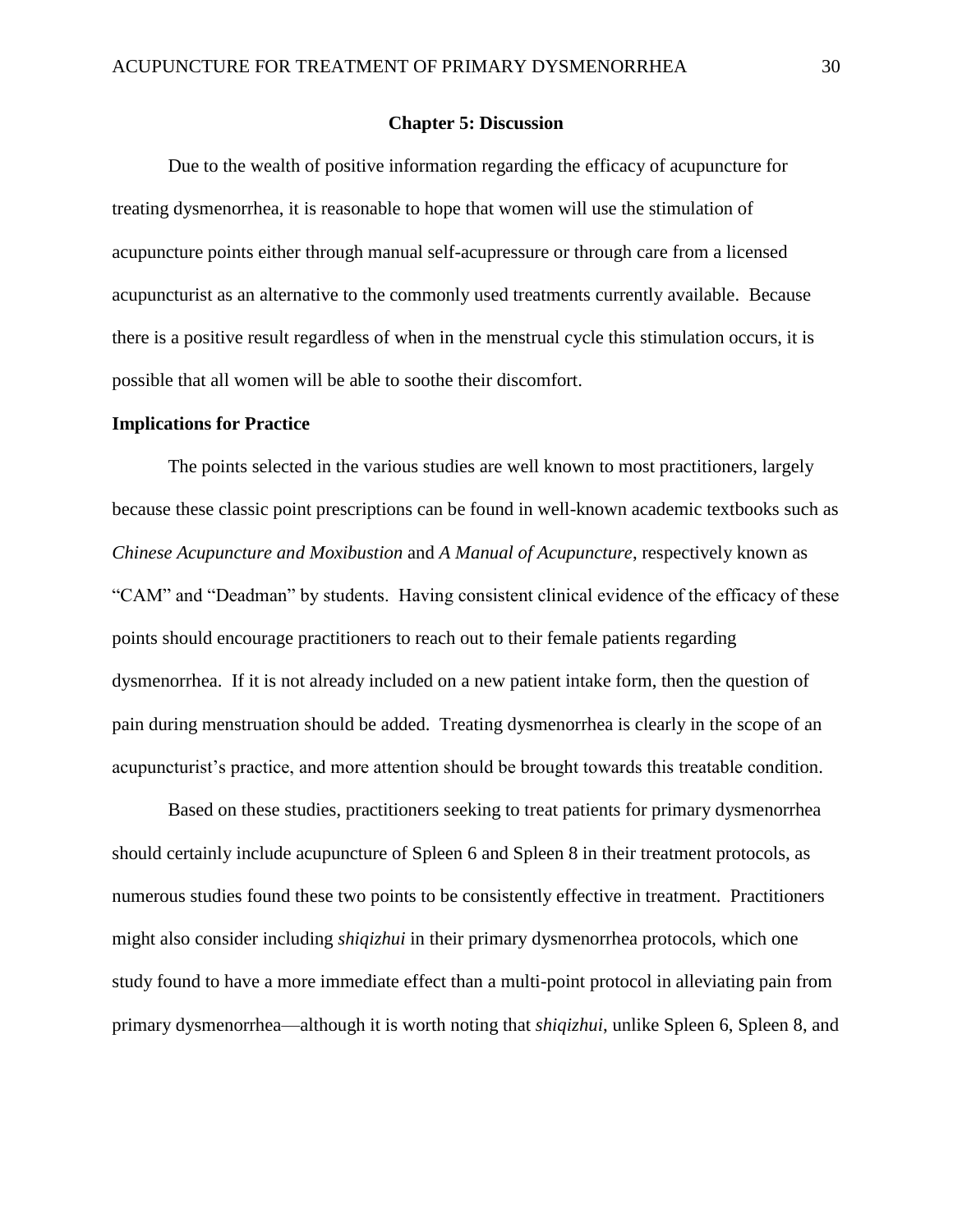the other acupuncture points discussed herein, is on the patient's back, so incorporating *shiqizhui* requires the practitioner to do a second treatment with the patient lying on her belly.

The timing in the menstrual cycle of treatment for primary dysmenorrhea is another element of a treatment protocol that the researcher had hoped to clarify in through this research. However, the studies reviewed herein provide no clear "best time" to treat primary dysmenorrhea with acupuncture. On the other hand, all of the studies considered in this literature review found acupuncture or acupressure to have at least some positive effect on primary dysmenorrhea, regardless of when in the menstrual cycle the patient received treatment. Therefore, perhaps the best advice for practitioners is to treat patients suffering from primary dysmenorrhea whenever possible, with the understanding that at least some positive effect is likely.

#### **Limitations of the Current Study**

There have been many studies performed over the last 40 years on the use of acupuncture to treat primary dysmenorrhea. Most often these studies find positive results for acupuncture, but from the point of view of the acupuncturist they leave something to be desired, with replicable results that often seem at odds with classical point-selection training. Past studies on pain management have often involved using sham acupuncture as a placebo. Recently, sham acupuncture studies have come to be viewed as invalid because of varying acupuncture point locations per patient and the use of *ashi* points in the treatment of pain (Upchurch, 2014). Even recent studies reference older articles, at least ten years in the past (Sternfeld, Swindle, Chawla, Long, & Kennedy, 2002). Modern studies should be able to use newer statistics on absenteeism due to dysmenorrhea, and aside from the 2013 study published by Columbia University, the researcher could not find any.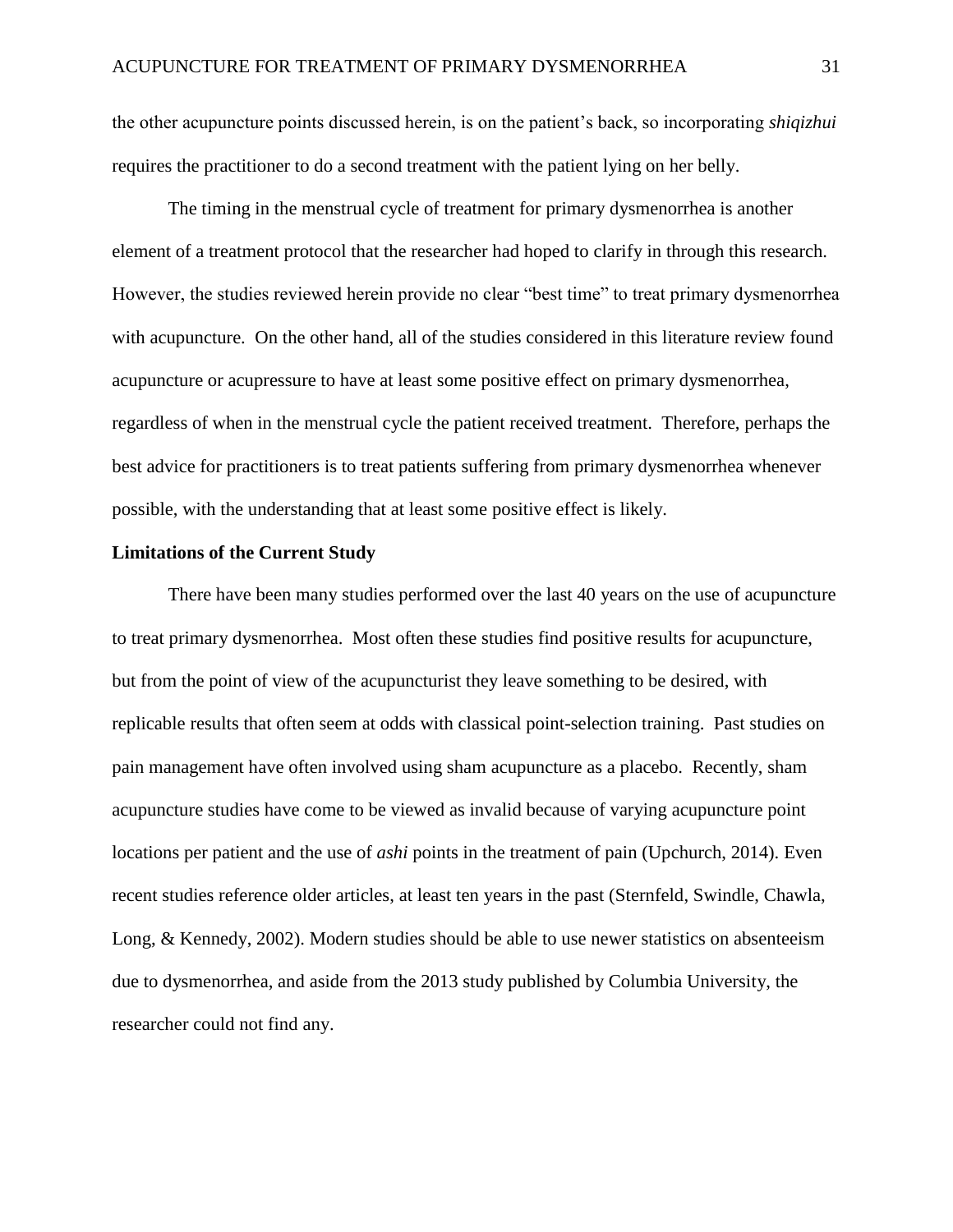Several studies of the effect of acupuncture on primary dysmenorrhea are omitted from this analysis because they failed to adequately document their acupuncture methodology. A German study by Witt, Brinkhaus, Roll, Jena, and Wilich (2008) analyzed the cost-effectiveness of treating primary dysmenorrhea with acupuncture and treated women for three months, but the researchers left the acupuncture point selection up to practitioners and did not document which acupuncture points were used.

A recent Chinese study (Liu et al., 2014) was vague about when in the menstrual cycle researchers administered the acupuncture. Also, the study used Gallbladder 39 as a control point despite the fact that this point has a documented effect in alleviating muscle spasms, which might ease uterine contractions and thus alleviate pain associated with primary dysmenorrhea. Therefore, the researcher believes the use of this point as a control tainted and invalidated the study's results. The study would have been better served by selecting a control point that was certain not to effect symptoms related to primary dysmenorrhea, such as *bitang*, which alleviates allergies and nasal congestion. Another study comparing Spleen 6 to Gallbladder 39 was similarly unusable because of the possibility of Gallbladder 39 being an effective point for the treatment of primary dysmenorrhea (Chen, Chien, & Liu, 2013). Another thorough study from the Iranian School of Midwifery on acupressure on Liver 3 was unusable because, despite the details in the study, it was vague as to when in the women's cycles acupressure was performed.

The researcher would like to see future research focus on comparisons of different acupuncture protocols in their effectiveness for treating primary dysmenorrhea. The studies considered herein generally focused on investigating whether or not acupuncture could be effective in treating primary dysmenorrhea, rather than investigating what acupuncture protocol might be most effective in doing so. Ideally, future research would focus on different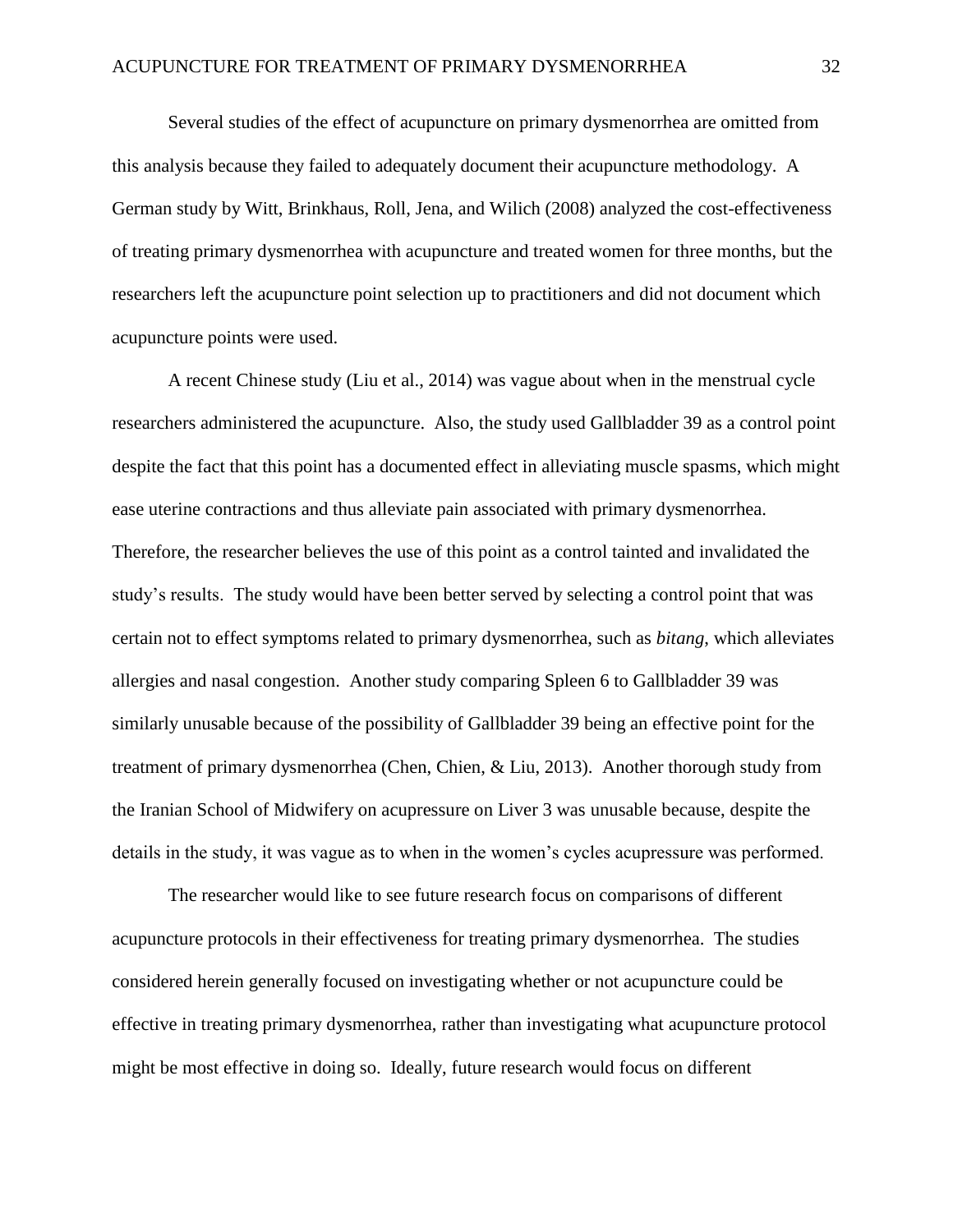combinations of acupuncture points and different timings of treatment during the menstrual cycle. This future research would aid in strengthening the validity of acupuncture as part of modern medicine in the United States.

#### **Medical Insurance Policy Implications**

Acupuncture is a covered service by a number of health insurance companies in the United States. With the passage of the Affordable Care Act (ACA), California, Maryland, Washington, and New Mexico chose to have acupuncture considered an essential health benefit and is covered by all individual and small-group plans located within the state. At least 13 states chose to have acupuncture covered on state employee policies. Unbeknownst to many insurance consumers, acupuncture can often be restricted by diagnosis code. Coverage can limit acupuncture to the treatment of osteoarthritis, low back pain, or in lieu of anesthesia. Sometimes diagnosis restrictions are selected by the human resource department of a business; other times they are part of the standard coverage offered by the insurance company. Using acupuncture for the treatment of dysmenorrhea by most insurance companies is considered experimental and is often not covered.

Aetna health insurance, one of the largest managed care companies in the United States, per their own clinical policy guideline 0135, "considers acupuncture experimental and investigational" for almost all diagnoses "because there is inadequate scientific research assessing the efficacy of acupuncture compared with placebo, sham acupuncture or other modalities of treatment in these conditions." With the research done in this capstone and the current changes to healthcare coverage, it is hoped that insurance companies and non-acupuncture practitioners will see that there is adequate scientific research to consider covering and prescribing the use of acupuncture for the treatment of dysmenorrhea.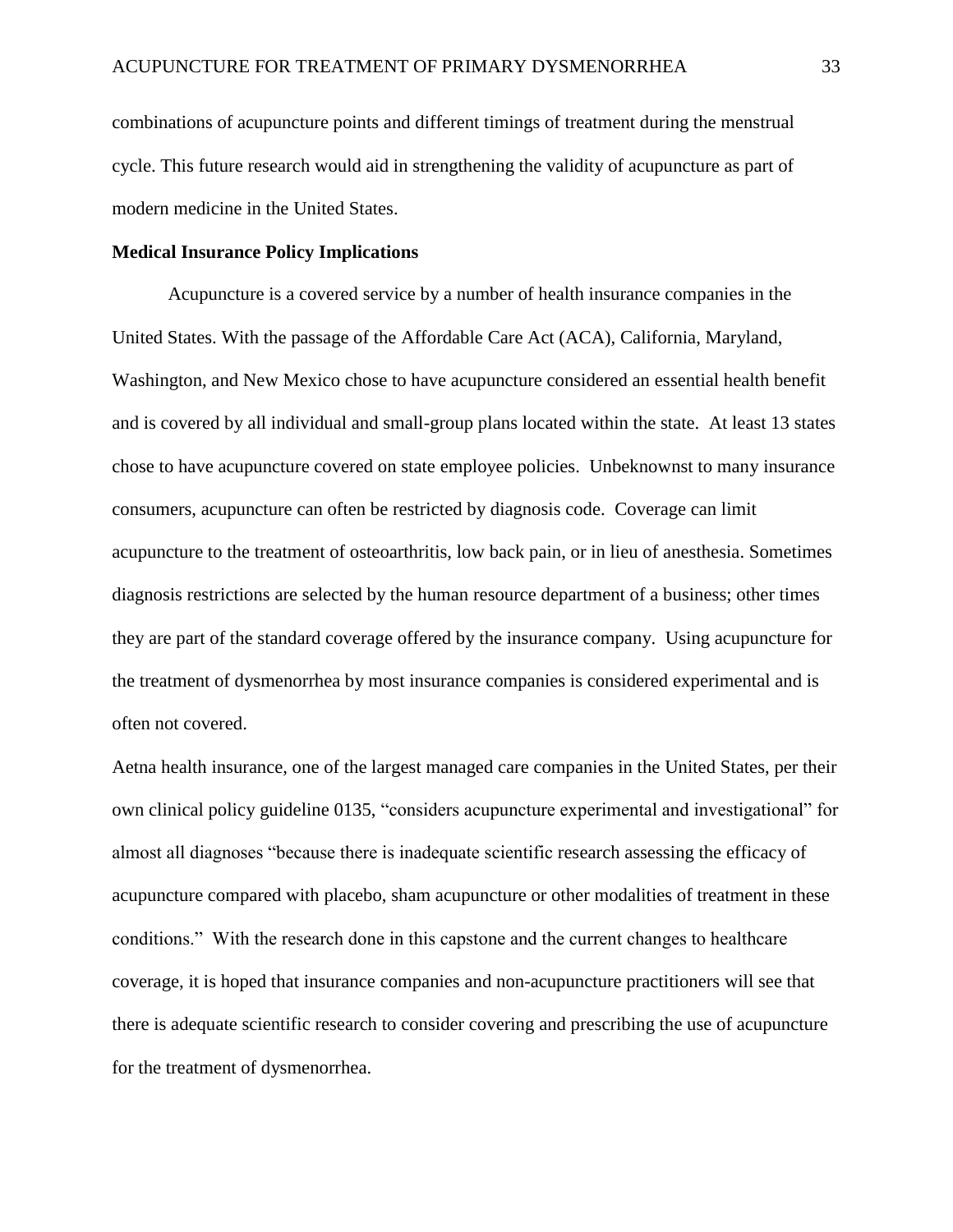#### **References**

- American College of Obstetricians and Gynecologists. (2012). Dysmenorrhea: FAQ. Retrieved from http://www.acog.org/~/media/For%20Patients/faq046.pdf?dmc=1&ts=20131017T1 826409020.
- Atrian, M. K., Abbaszadeh, F., Sarvieh, M., Sarafraz, N., & Jafarabadi, M. A. (2013). Investigating the effect of pressure on third liver point on primary dysmenorrhea: A randomized controlled clinical trial. *Iranian Red Crescent Medical Journal, 15* (9): 848- 853. doi: 10.5812/ircmj.12719
- Awed, H., El-saidy, T., & Amro, T. (2013). Fresh ginger herbs as a home remedy to relieve primary dysmenorrhea. *Journal of Research in Nursing and Midwifery, 2*(8), 104- 113. doi: http:[/dx.doi.org/10.14303/JRNM.2013.068](http://dx.doi.org/10.14303/JRNM.2013.068)

Bu, Y., Du, G., & Chen, S. (2011). Clinical study on the treatment of primary dysmenorrhea with preconditioning acupuncture. *The Chinese Journal of Integrated Traditional and Western Medicine, 17* (3), 224-227. doi: 10.1007/s11655-011-0671-9

- Campbell, M. A., & McGrath, P. J. (1997). Use of medication by adolescents for management of menstrual discomfort. *Archives of Pediatrics & Adolescent Medicine, 151* (9): 905-13. Retrieved from http://www.ncbi.nlm.nih.gov/pubmed/9308868
- Chao, M. T., Wade, C. M., Abercrombie, P. D., & Gomolak, D. (2014). An innovative acupuncture treatment for primary dymenorrhea: A randomized, crossover pilot study. *Alternative Therapies, 20* (1), 49-56.
- Chen, J. (n.d.). Treating dysmenorrhea with western and Chinese medicine. *The Lotus Institute of Integrative Medicine.* http://www.elotus.org/product/treating-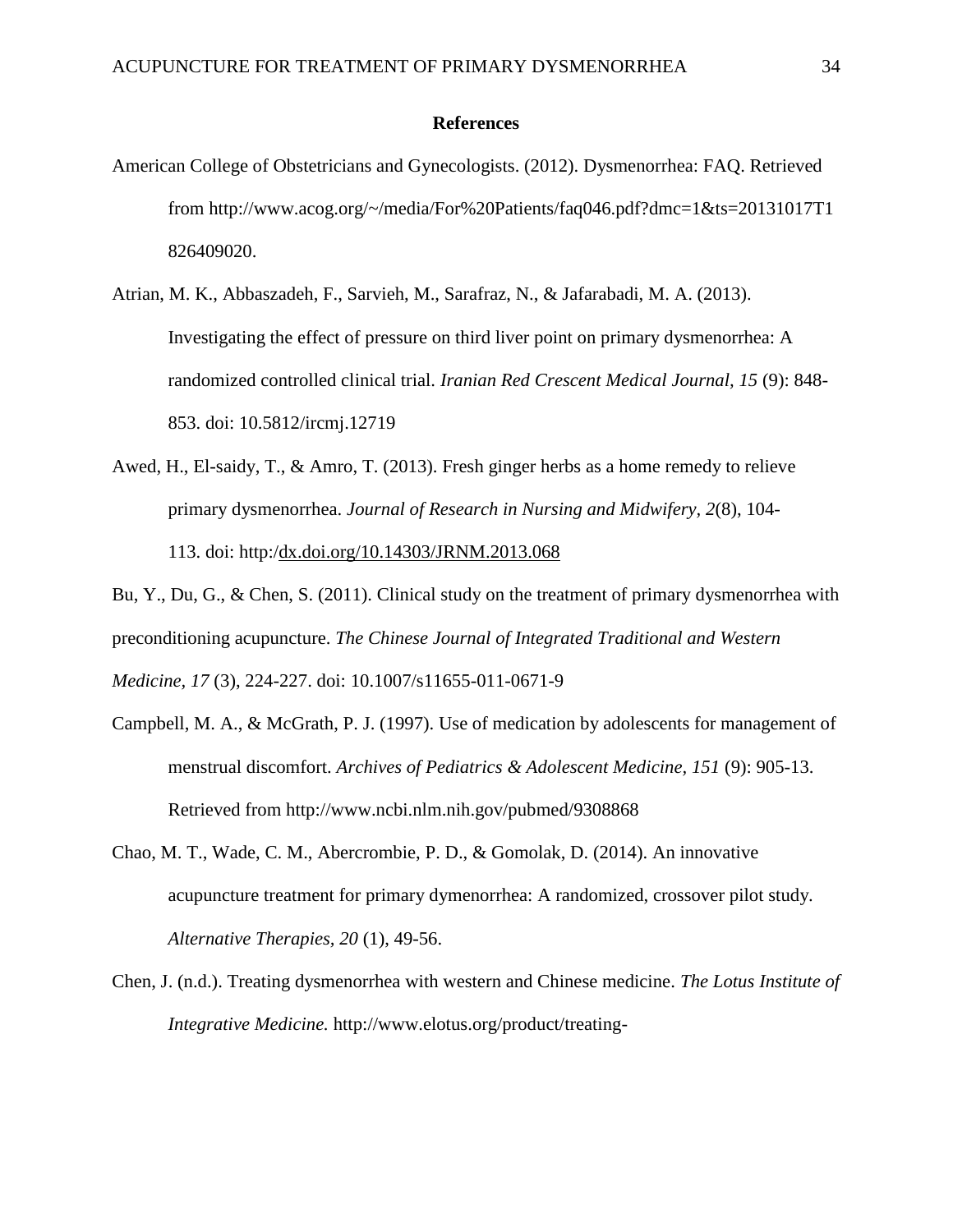<http://www.elotus.org/product/treating->dysmenorrhea-western-and-chinesemedicine

- Chen, M.N., Chien, L-W., & Liu, C-F. (2013). Acupuncture or acupressure at the Sanyinjiao (SP6) acupoint for the treatment of primary dysmenorrhea: A meta-analysis. *Evidence-Based Complementary and Alternative Medicine, 2013*, 1-8. doi: 10.1155/2013/493038
- Cho, S.-H., & Hwang, E.-W. (2010). Acupuncture for primary dysmenorrhea: A systematic review. *BJOG, 117*, 509-521. doi: 10.1111/j.1471-0528.2010.02489.x
- Deadman, P., Baker, K., & Al-Khafaji, M. (1998). *A manual of acupuncture.* Journal of Chinese Medicine Publications, East Sussex.
- Electro Acupuncture. (2014). In *The Journal of Chinese Medicine*. Retrieved from http://www.jcm.co.uk/acupuncture-shop/electro-acupuncture/
- Electroacupuncture. (n.d.). In *Acupuncture Today*. Retrieved from http://www.acupuncturetoday.com/abc/electroacupuncture.php
- Federal Drug Administration. (2007, August). *Medication guide for non-steroidal antiinflammatory drugs.* Retrieved from

http://www.fda.gov/downloads/drugs/drugsafety/ucm089162.pdf

- French, L. (2005). Dysmenorrhea. *American Family Physician*, *71* (2), 285-291. Retrieved from http://www.aafp.org/afp/2005/0115/p285.html
- Fritz, M. A., & Speroff, L. (2011). *Clinical gynecologic endocrinology and infertility*. Philadelphia, PA: Wolters Kluwer Health/Lippincott Williams & Wilkins.
- Fu, Q.-Z. (1995). *Fu qing-zhu's gynecology* (S.-Z. Yang & D.-A. Liu, Trans.). Boulder, CO: Blue Poppy.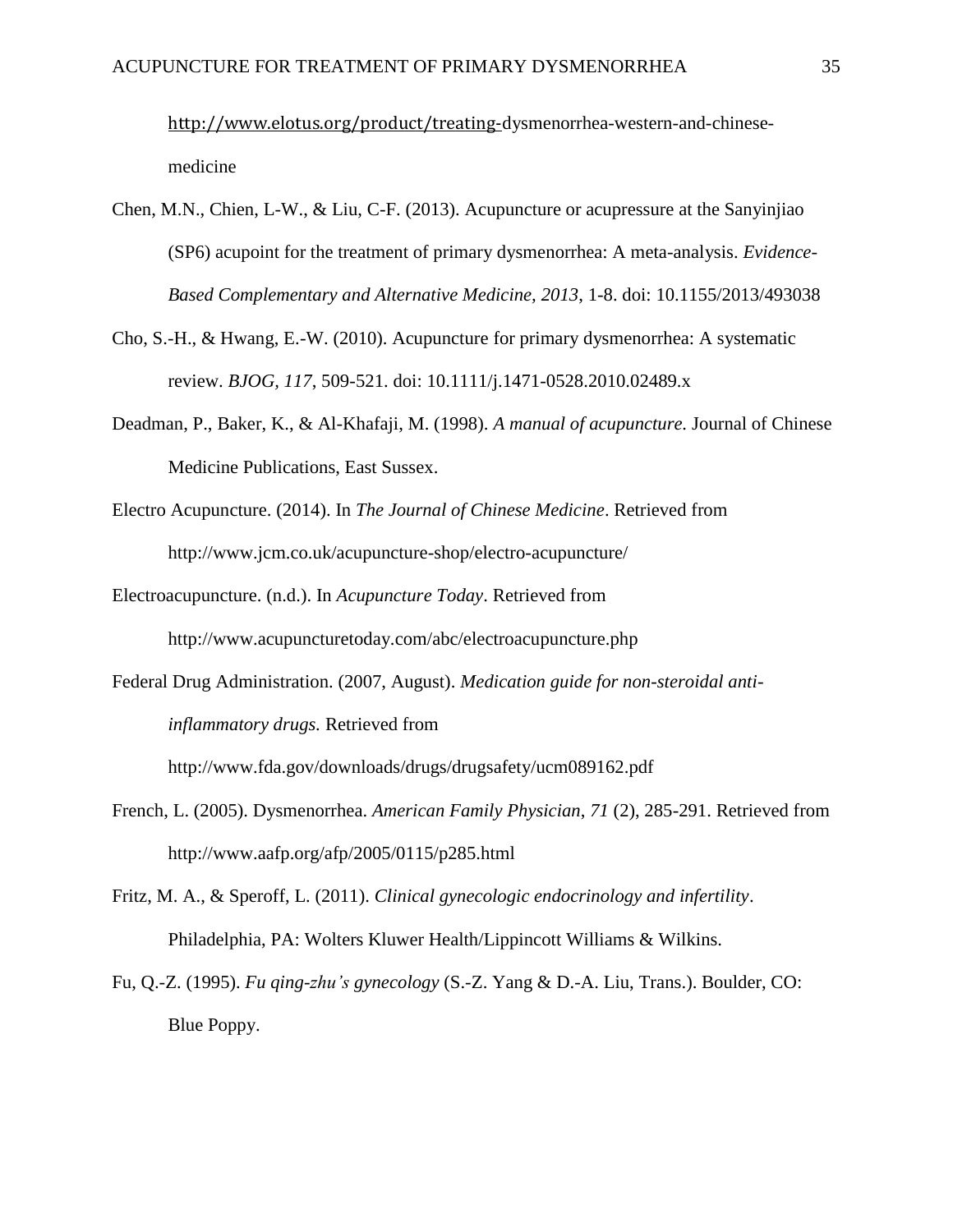Gharloghi, S., Torkzahrani, S., Akbarzadeh, A.R., & Heshmat, R. (2012). The effects of acupressure on severity of primary dysmenorrhea. *Patient Preference and Adherence, 6*: 137-142. doi: 10.2147/PPA.S27127

Gould, D. et al. (2001). Visual Analogue Scale (VAS). *Journal of clinical nursing*, *10,* 697-706

- Gurkan, K., Gumusalan, Y., Ekerbicer, H.C., Kiran, H., Coskun, A., & Arikan, D.C. (2013). A randomized pilot study of acupuncture treatment for primary dysmenorrhea. *European Journal of Obstetrics & Gynecology and Reproductive Biology, 169*, 292-295. Retrieved from http://dx.doi.org/10.1016/j.ejogrb.2013.02.016
- Guttmacher Institute. (2014, June). *Contraceptive use in the United States*. [fact sheet]. Retrieved from http://www.guttmacher.org/pubs/fb\_contr\_use.html#2
- Harada, T. (2013, November 28). Dysmenorrhea and endometriosis in young women. *National Center for Biotechnology Information*. Retrieved from http://www.ncbi.nlm.nih.gov/pmc/articles/PMC3935015
- Harlow, S.D., & Campbell, O.M.R. (2004, January). Epidemiology of menstrual disorders in developing countries: a systematic review. *BJOG: An International Journal of Obstetrics and Gynaecology, 111*, 6-16. doi: 10.1046/j.1471-0528.2003.00012.x
- Hermann, M.A. & Rockoff, J.E. (2013). Do menstrual problems explain gender gaps in absenteeism and earnings? Evidence from the national health interview survey. *JEL, I19*. Retrieved from https://www0.gsb.columbia.edu/faculty/jrockoff/papers/herrmann\_rockoff\_nhis\_april\_20 13.pdf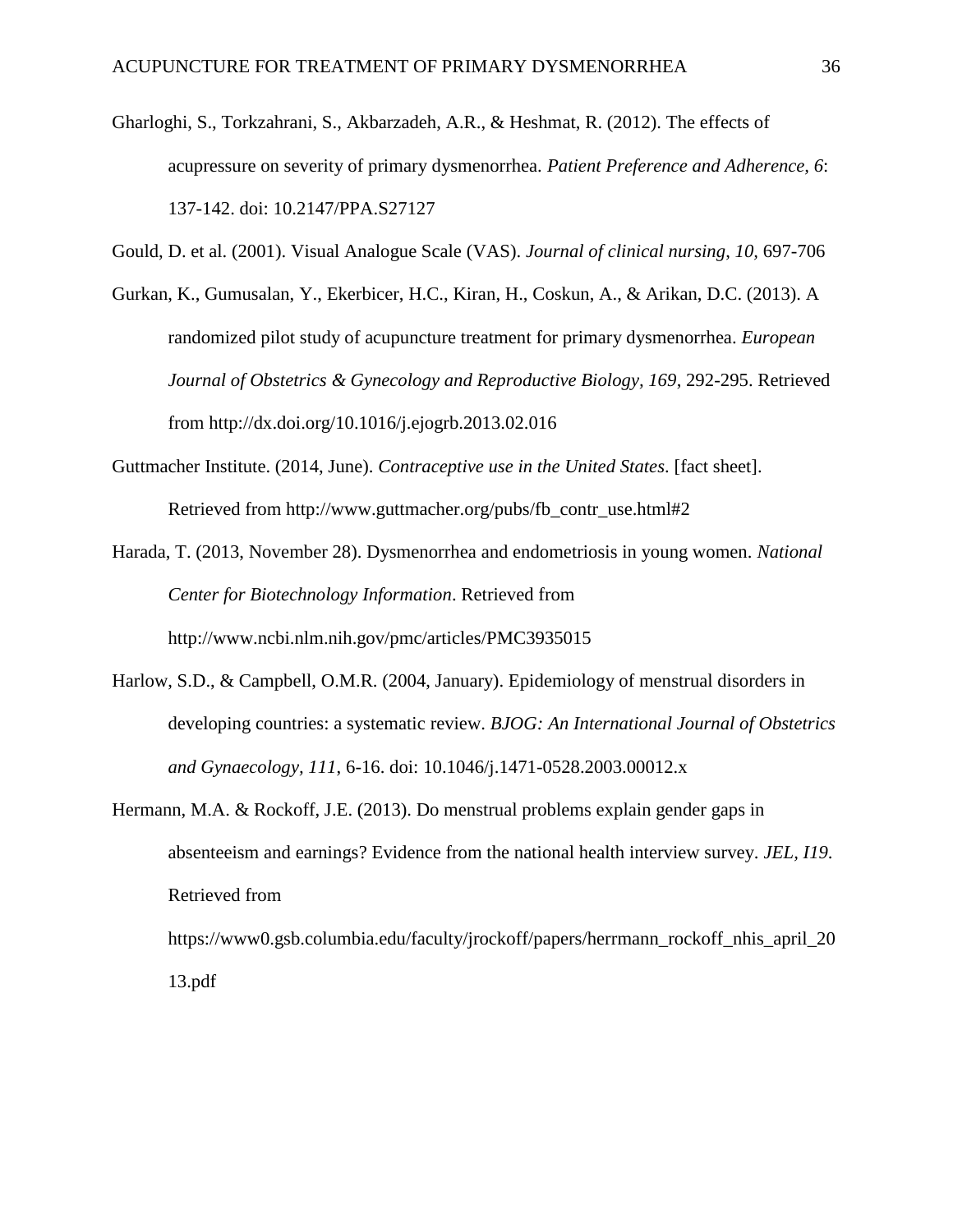- Iorno, V., Burani, R., Bianchini, B., Minelli, E., Martinelli, F., & Ciatto, S. (2005). Acupuncture treatment of dysmenorrhea resistant to conventional medical treatment. *Evidence-Based Complementary and Alternative Medicine, 5*(2), 227-230.
- Kiran, G., Gumusalan, Y., Ekerbicer, H.C., Kiran, H., Coskun, A., & Arikan, D.C. (2013). A randomized pilot study of acupuncture treatment for primary dysmenorrhea. *European Journal of Obstetrics & Gynecology and Reproductive Biology, 169*, 292-295. Retrieved from http://dx.doi.org/10.1016/j.ejogrb.2013.02.016
- Knott, C. (1999). Orangutan behavior and ecology. In P. Dolhinow & A. Fuentes (Eds.), *The nonhuman primates.* Mountain View, CA: Mayfield.
- Latthe, P.M., Champaneria, R., & Khan, K.S. (2011). Dysmenorrhoea. *Clinical Evidence.*  Retrieved from http://www.ncbi.nlm.nih.gov/pmc/articles/PMC3275141/
- Lete, I., Perez-Campos, E., Correa, M., Robledo, J., de la Viuda, E., Martinez, T.,…Lobo, P. (2012). Continuation rate of combined hormonal contraception: A prospective multicenter study. *Journal of Women's Health, 21*(5), 490-495. doi:10.1089/jwh.2011.2967
- Liu, C.-Z., Wang, L.-P., Song, J.-S., Shi, G.-X., Gao, S.-Z., Xing, J.-M.,…Liu, J.-P. (2014). A randomized controlled trial of single-point acupuncture in primary dysmenorrhea. *Pain Medicine, 15*, 910-920. doi: 10.1111/pme.12392

Ma, Y.-X., Ye, X.-N., Liu, C.-Z., Cai, P.-Y., Li, Z.-F., Du, D.-Q.,…Gao, S-Z. (2013). A clinical trial of acupuncture about time-varying treatment and points selection in primary dysmenorrhea. *Journal of Ethnopharmacology*, *148*: 498-504. doi: 10.1016/j.jep.2013.04.045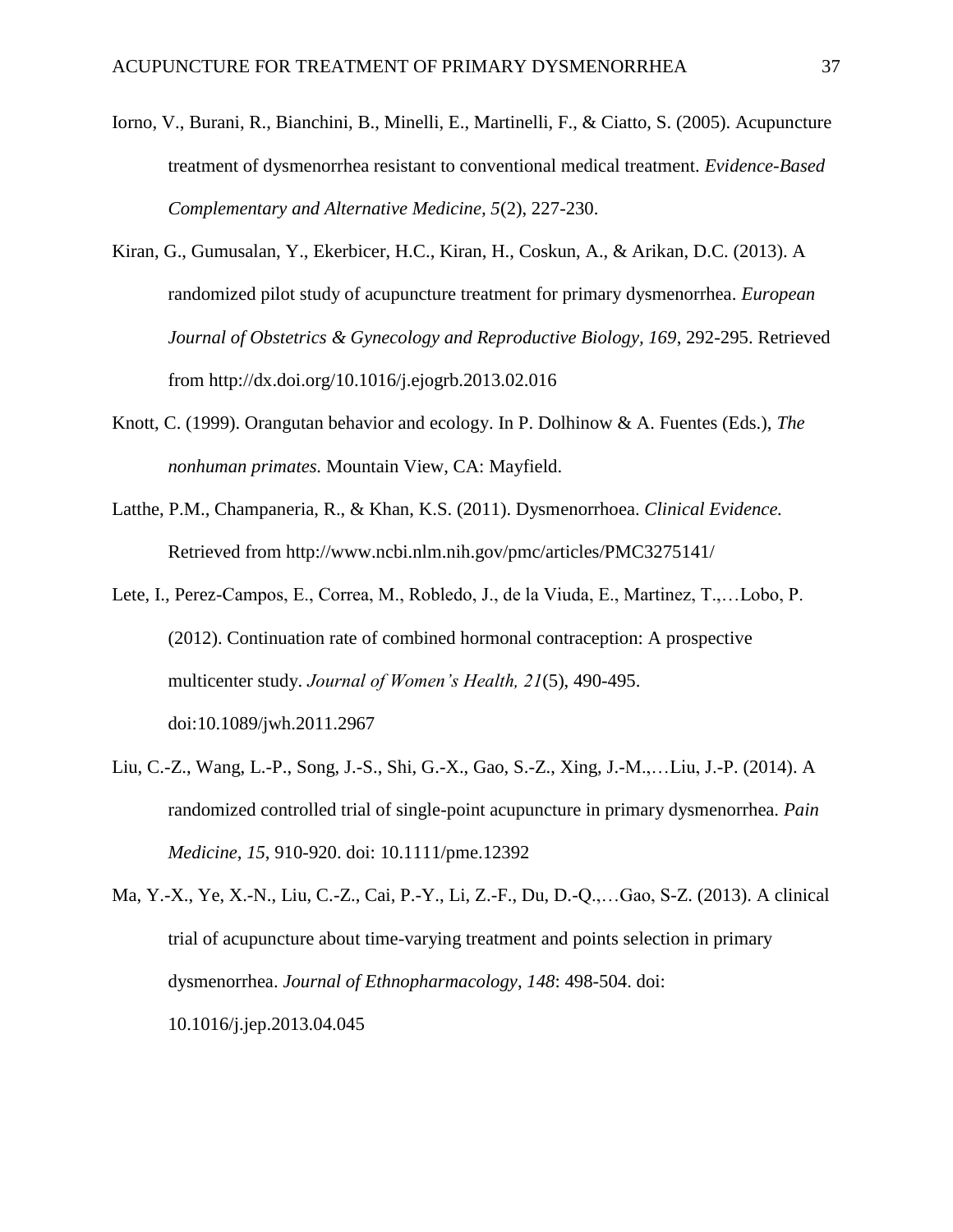- Maciocia, G. (1994). *The practice of Chinese medicine: the treatment of diseases with acupuncture and Chinese herbs.* Edinburgh: Churchill Livingstone.
- Melzack R. & Katz, J. (1992). *The McGill Pain Questionnaire: Appraisal and current status*. New York: Guilford.

Menstrual cramps (dysmenorrhea). (2008). *The University of Illinois at Urbana-Champaign, McKinley Health Center.* Retrieved from

http://www.mckinley.illinois.edu/handouts/menstrual\_cramps.html

- Organization for Economic Cooperation and Development. (2010). *Gender Brief*. Retrieved from http://www.oecd.org/els/family/44720649.pdf
- Pouresmail, Z., & Ibrahimzadeh, R. (2002). Effects of acupressure and ibuprofen on the severity of primary dysmenorrhea. *Journal of Traditional Chinese Medicine*, *22* (3), 205-210.
- Simon, L.S. (2004). NSAIDs: Therapeutic use and variability of response in children. Retrieved from www.uptodate.com.
- Smith, C. A., Crowther, C. A., Petrucco, O., Beilby, J., & Dent, H. (2011). Acupuncture to treat primary dysmenorrhea in women: A randomized controlled trial. *Evidence-Based Complementary and Alternative Medicine*, *2011*. doi: 10.1093/ecam/nep239.
- Smith C. A., Zhu, X., He, L., & Song, J. (2011). Acupuncture for dysmenorrhoea. *Cochrane Database of Systematic Reviews, 1*, 1-61. doi: 10.1002/14651858.CD007854.pub2
- Sternfeld, B., Swindle, R., Chawla, A., Long, S., & Kennedy, S. (2002). Severity of premenstrual symptoms in a health maintenance organization population. *Obstet Gynecol, 99*(6), 1014- 1024. Retrieved from http://www.ncbi.nlm.nih.gov/pubmed/12052592
- Suarez-Almazar, M. E., Looney, C., Liu, Y., Cox, V., Pietz, K., Marcus, D. M., & Street Jr., R.

L. (2010). A randomized control trial of acupuncture for osteoarthritis of the knee: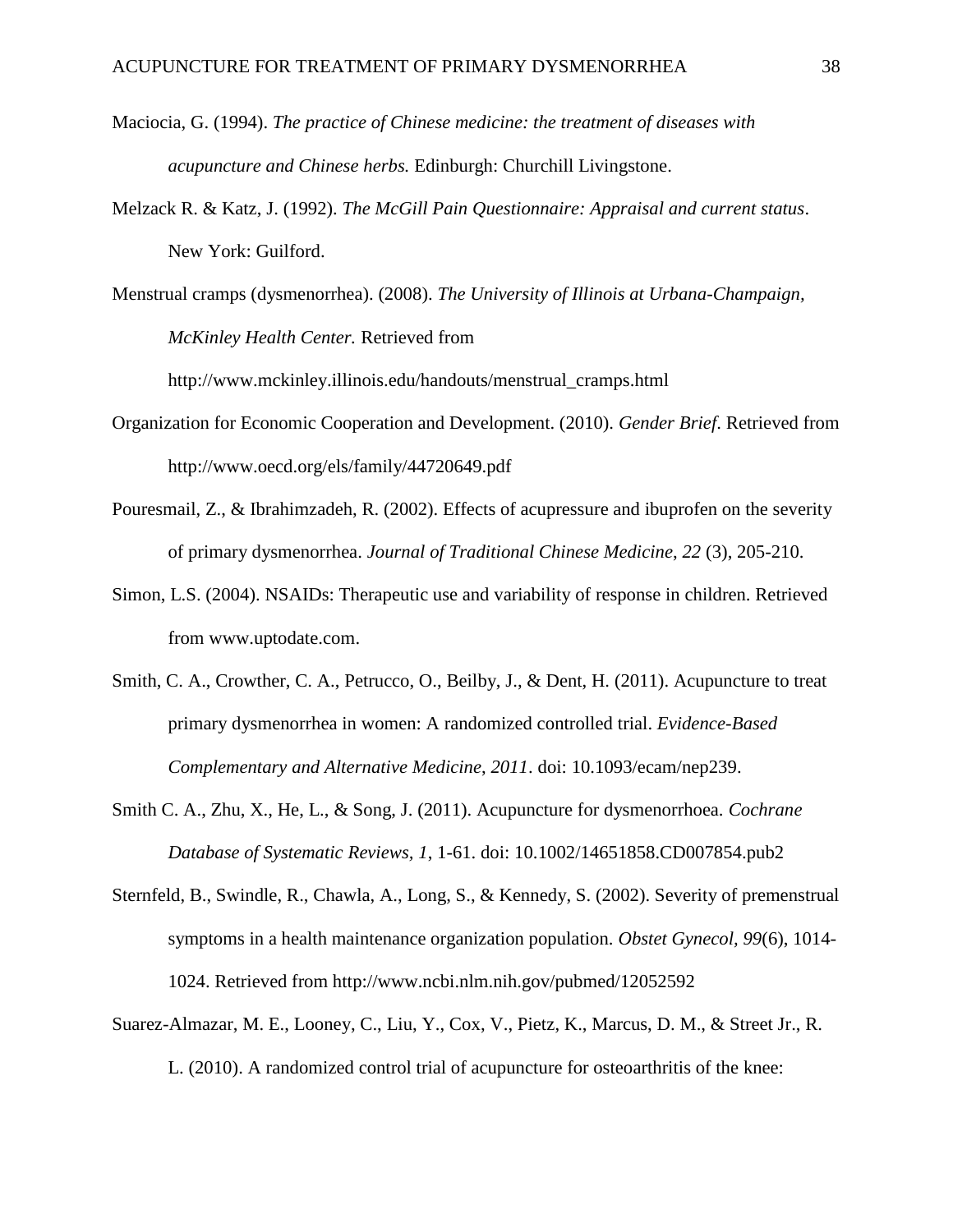Effects of patient-provider communication. *Arthritis Care & Research, 62* (9), 1229- 1236. doi: 10.1002/acr.20225

Tamrazian, E. (2014, July 12). *Pain, pathways and clinical applications—with a reproductive medicine twist.* Lecture at Yo San University.

Upchurch, D. (2014, July 11). *Getting published*. Lecture at Yo San University.

Weissman, A. M., Hartz, A. J., Hansen, M.D., & Johnson, S. R. (2004, April). The natural history of primary dysmenorrhoea: A longitudinal study. *BJOG: An International Journal of Obstetrics and Gynaecology, 111,* 345-352. doi: 10.1111/j.1471- 0528.2004.00090.x

- Witt, C. M., Reinhold, T., Brinkhaus, B., Roll, S., Jena, S., & Wilich, S. N. (2008). Acupuncture in patients with dysmenorrheal: A randomized study on clinical effectiveness and cost effectiveness in usual care. *American Journal of Obstetrics & Gynecology, 198, 166.e1-*166.e8. doi: 10.1016/j.ajog.2007.07.041
- Wong, C. L., Lai, K. Y., & Tse, H. M. (2010). Effects of SP6 acupressure on pain and menstrual distress in young women with dysmenorrhea. *Complementary Therapies in Clinical Practice, 16*, 64-69. doi: 10.1016/j.ctcp.2009.10.002
- Xiong, J., Liu, F., Zhang, M.-M, Wang, W., & Huang, G.-Y. (2011). De-qi, not psychological factors, determines the therapeutic efficacy of acupuncture treatment for primary dysmenorrhea. *The Chinese Journal of Integrated Traditional and Western Medicine, 18*(1), 7-15. doi: 10.1007/s11655-011-0857-1
- Yang, H., Liu, C-Z., Chen, X., Ma, L-X., Xie, J-P., Guo, N-N.,…Liu, J-P. (2008). Systematic review of clinical trials of acupuncture-related therapies for primary dysmenorrhea. *Acta Obstetricia et Gynecologica, 87*, 1114-1122. doi: 10.1080/00016340802443798